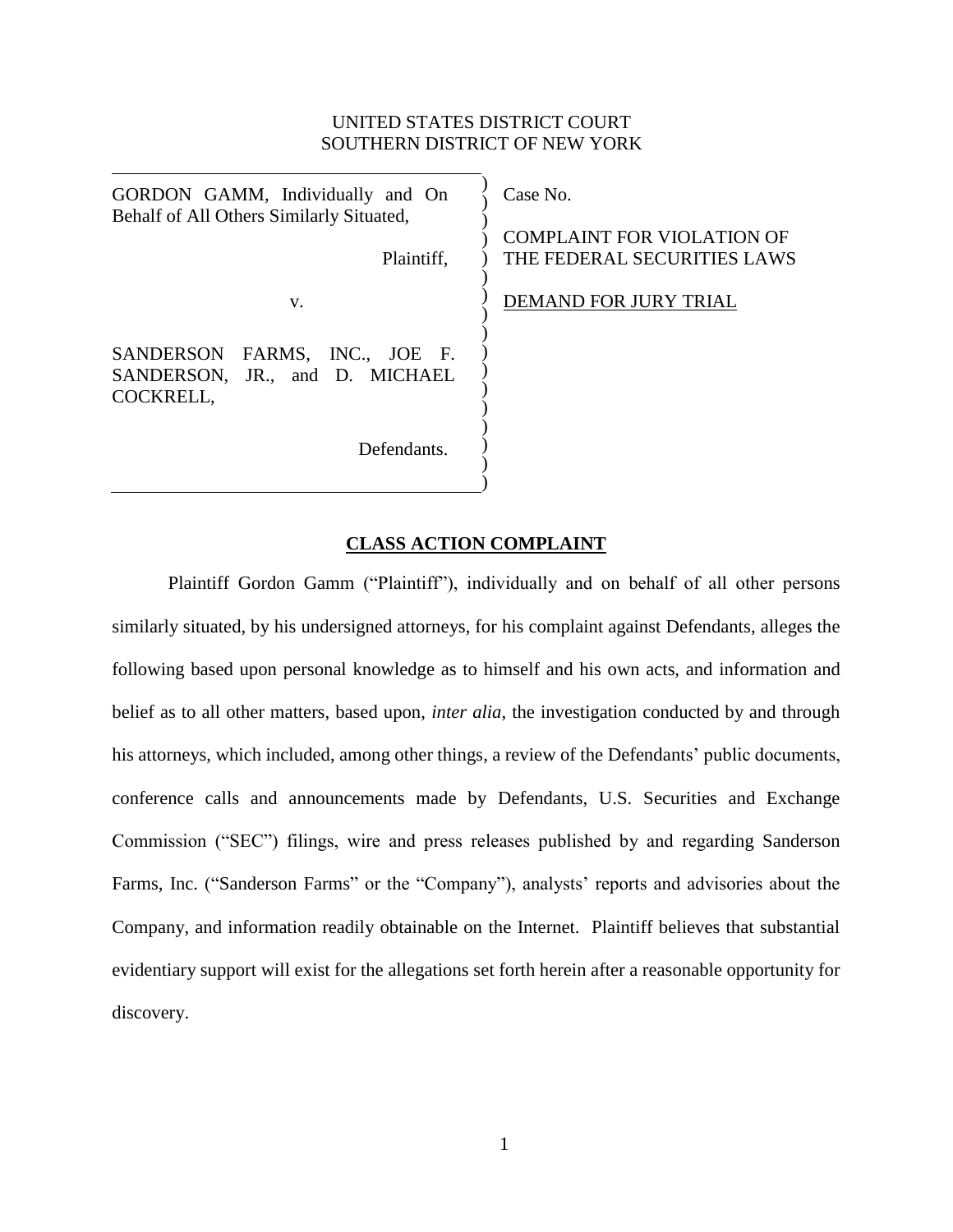## **NATURE OF THE ACTION**

1. This is a federal securities class action on behalf of a class consisting of all persons other than Defendants who purchased or otherwise acquired Sanderson Farms securities between December 17, 2013 and October 6, 2016, both dates inclusive (the "Class Period"), seeking to recover damages caused by Defendants' violations of the federal securities laws and to pursue remedies under Sections 10(b) and 20(a) of the Securities Exchange Act of 1934 (the "Exchange Act") and Rule 10b-5 promulgated thereunder, against the Company and certain of its top officials.

2. Sanderson Farms, an integrated poultry processing company, produces, processes, markets, and distributes fresh, frozen, and prepared chicken products in the United States. The Company sells ice pack, chill pack, bulk pack, and frozen chicken in whole, cut-up, and boneless form primarily under the Sanderson Farms brand name to retailers, distributors, and casual dining operators in the United States, as well as to customers who resell frozen chicken in the export markets. Sanderson Farms' prepared chicken product line includes institutional and consumer packaged partially cooked or marinated chicken items for distributors and food service establishments.

3. Sanderson Farms was founded in 1947 and is headquartered in Laurel, Mississippi. Sanderson Farms' stock trades on the NASDAQ Global Select Market ("NASDAQ") under the ticker symbol "SAFM."

4. Throughout the Class Period, Defendants made materially false and misleading statements regarding the Company's business, operational and compliance policies. Specifically, Defendants made false and/or misleading statements and/or failed to disclose that: (i) Sanderson Farms systematically colluded with several of its industry peers to fix prices in the broiler-chicken market; (ii) the foregoing conduct constituted a violation of federal antitrust laws; (iii) consequently, Sanderson Farms' revenues during the Class Period were the result of illegal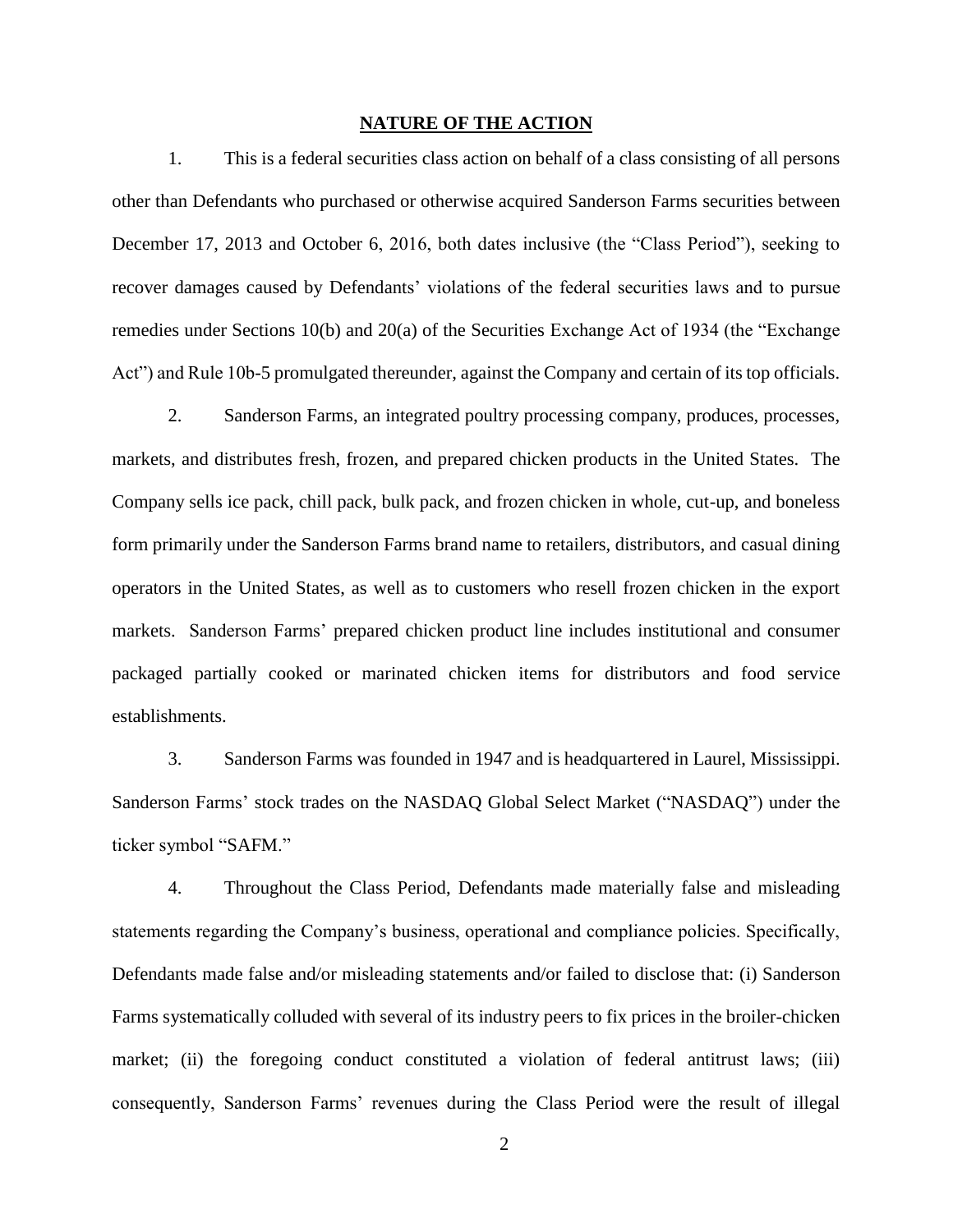conduct; and (iv) as a result of the foregoing, Sanderson Farms' public statements were materially false and misleading at all relevant times.

5. On September 2, 2016, the market had its first taste of Defendants' fraud, when Maplevale Farms, Inc. filed an antitrust class action complaint in U.S. District Court for the Northern District of Illinois (the "Maplevale Complaint") against Sanderson Farms and several other poultry producers, including Tyson Foods, Inc. ("Tyson"), Pilgrim's Pride Corporation, and Perdue Farms, Inc., alleging that Sanderson Farms and the other companies named in the complaint had conspired since 2008 to manipulate the prices of broiler chickens in violation of the Sherman Antitrust Act, 15 U.S.C.  $\S$ § 1-7 (the "Sherman Act").<sup>1</sup>

6. Other antitrust lawsuits quickly followed. On October 4, 2016, a group of individual consumers filed an antitrust class action complaint in U.S. District Court for the Northern District of Illinois (the "Monahan Complaint") against Sanderson Farms and several of its industry peers, including Tyson, alleging violations of the Sherman Act. 2 Specifically, the Monahan Complaint alleged, in part:

[Defendants] now electronically transfer vast amounts of production data . . . [to] provide[] Defendant Producers with sufficient detail to determine with reasonable accuracy producer-level data on production, cost, and general efficiencies. This permits the Defendant Producers to share, on a weekly and/or monthly basis, their confidential production and pricing information, including forward-looking production information, which is easily forecasted on Broiler breeder flock data that is reported and shared.

. . .

 $\overline{a}$ 

Defendant Producers' restriction of Broiler supply had the intended purpose and effect of increasing Broiler prices to Plaintiffs and the Class. As a result of Defendant Producers' unlawful conduct, Plaintiffs and the other members of the Class paid artificially inflated prices for Broilers during the Class Period.

<sup>1</sup> *Maplevale Farms, Inc. v. Koch Foods, Inc. et al.*, 1:16-cv-08637 (N.D. Ill. Sept. 2, 2016).

<sup>2</sup> *Monahan et al. v. Koch Foods, Inc. et al.*, 1:16-cv-09490 (N.D. Ill. Oct. 4, 2016).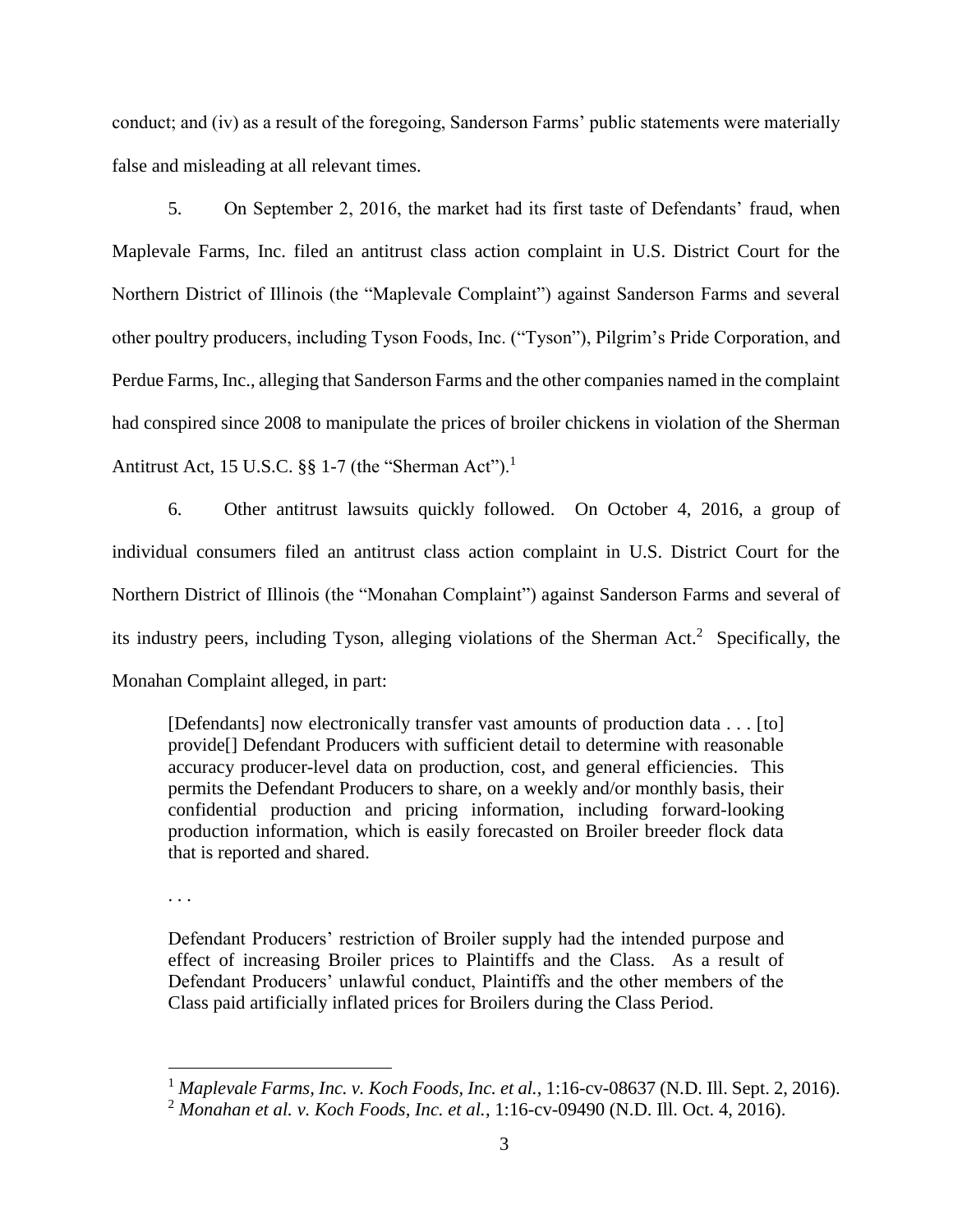7. Following the filing of the Monahan Complaint, Sanderson Farms' share price fell \$3.98, or 4.14%, to close at \$92.21 on October 4, 2016.

8. On October 7, 2016, Pivotal Research downgraded Tyson from "Hold" to "Sell." Explaining the downgrade, analyst Timothy Ramey directed investors' attention to the "powerfully convincing" allegations of price manipulation by Sanderson Farms, Tyson, and their industry peers.

9. On news of the downgrade by Pivotal Research, Sanderson Farms' share price fell \$4.03, or 4.32%, to close at \$89.15 on October 7, 2016.

10. As a result of Defendants' wrongful acts and omissions, and the precipitous decline in the market value of the Company's securities, Plaintiff and other Class members have suffered significant losses and damages.

## **JURISDICTION AND VENUE**

11. The claims asserted herein arise under and pursuant to §§10(b), 14(e) and 20(a) of the Exchange Act (15 U.S.C. §§78j(b), 78n(e) and 78t(a)) and Rule 10b-5 promulgated thereunder by the SEC (17 C.F.R. §240.10b-5).

12. This Court has jurisdiction over the subject matter of this action pursuant to 28 U.S.C. §§ 1331 and 1337, and Section 27 of the Exchange Act, 15 U.S.C. § 78aa.

13. Venue is proper in this Judicial District pursuant to §27 of the Exchange Act and 28 U.S.C. §1391(b). Sanderson Farms' stock trades on the NASDAQ, located within this Judicial District.

14. In connection with the acts, conduct and other wrongs alleged in this Complaint, Defendants, directly or indirectly, used the means and instrumentalities of interstate commerce,

4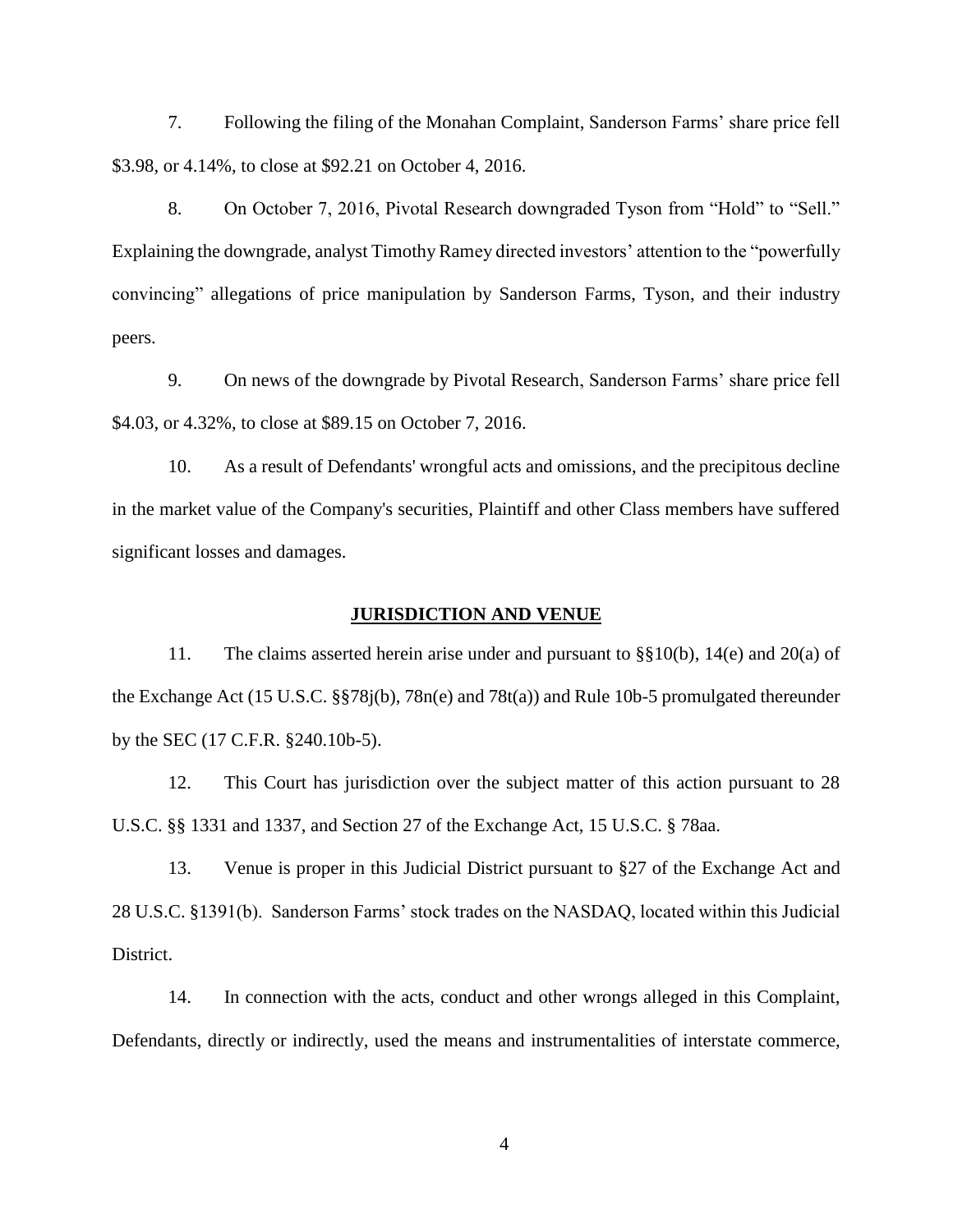including but not limited to, the United States mail, interstate telephone communications and the facilities of the national securities exchange.

## **PARTIES**

15. Plaintiff, as set forth in the attached Certification, acquired Sanderson Farms securities at artificially inflated prices during the Class Period and was damaged upon the revelation of the alleged corrective disclosures.

16. Defendant Sanderson Farms is incorporated under the laws of Mississippi. The Company's principal executive offices are located at 127 Flynt Road, Laurel, Mississippi 39443. Sanderson Farms' common stock trades on the NASDAQ under the ticker symbol "SAFM."

17. Defendant Joe F. Sanderson Jr. ("Sanderson") has served at all relevant times as the Company's Chief Executive Officer and Chairman.

18. Defendant Michael Cockrell ("Cockrell") has served at all relevant times as the Company's Chief Financial Officer, Treasurer, and Director.

19. The Defendants referenced above in ¶¶ 17-18 are sometimes referred to herein as the "Individual Defendants."

## **SUBSTANTIVE ALLEGATIONS**

## **Background**

20. Sanderson Farms, an integrated poultry processing company, produces, processes, markets, and distributes fresh, frozen, and prepared chicken products in the United States. The Company sells ice pack, chill pack, bulk pack, and frozen chicken in whole, cut-up, and boneless form primarily under the Sanderson Farms brand name to retailers, distributors, and casual dining operators in the United States, as well as to customers who resell frozen chicken in the export markets. Sanderson Farms' prepared chicken product line includes institutional and consumer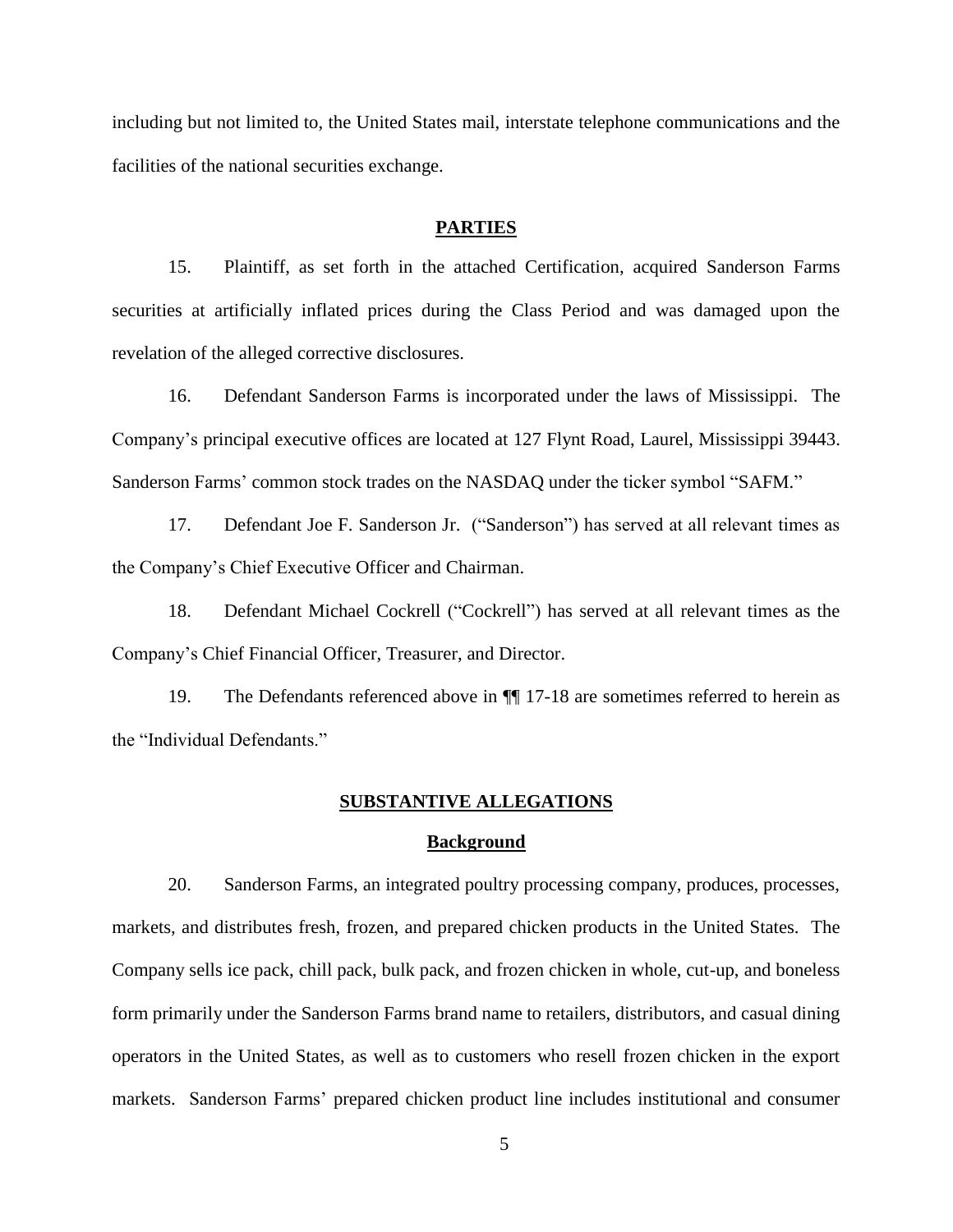packaged partially cooked or marinated chicken items for distributors and food service establishments.

## **Materially False and Misleading Statements Issued During the Class Period**

21. The Class Period begins on December 17, 2013, when Sanderson Farms filed an Annual Report on Form 10-K with the SEC, announcing the Company's financial and operating results for the quarter and fiscal year ended October 31, 2013 (the "2013 10-K"). For the quarter, the Company reported net income of \$45.27 million, or \$1.97 per diluted share, on revenue of \$727.06 million, compared to net income of \$9.35 million, or \$0.41 per diluted share, on revenue of \$648.38 million for the same period in the prior year. For fiscal year 2013, the Company reported net income of \$130.62 million, or \$5.68 per diluted share, on revenue of \$2.68 billion, compared to net income of \$53.94 million, or \$2.35 per diluted share, on revenue of \$2.39 billion for fiscal year 2012.

22. In the 2013 10-K, Sanderson Farms stated, in part:

## **Competition**

The Registrant [Sanderson Farms] is subject to significant competition from regional and national firms in all markets in which it competes. Some of the Registrant's competitors have greater financial and marketing resources than the Registrant.

The primary methods of competition are price, product quality, number of products offered, brand awareness and customer service. The Registrant has emphasized product quality and brand awareness through its advertising strategy.

23. The 2013 10-K contained signed certifications pursuant to the Sarbanes-Oxley Act

of 2002 ("SOX") by the Individual Defendants, stating that the financial information contained in

the 2013 10-K was accurate and disclosed any material changes to the Company's internal control

over financial reporting.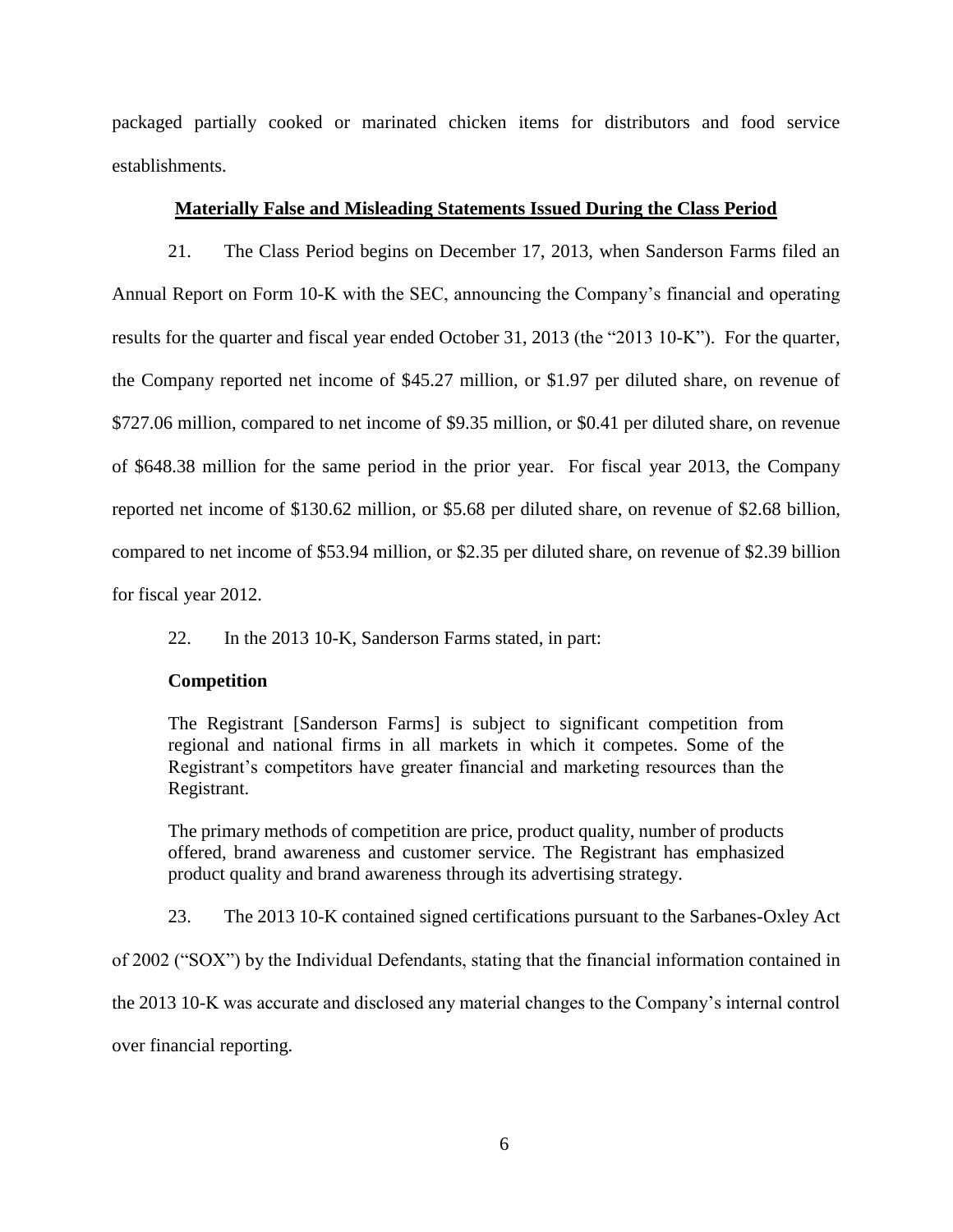24. On February 25, 2014, Sanderson Farms filed a Quarterly Report on Form 10-Q with the SEC, announcing the Company's financial and operating results for the quarter ended January 31, 2014 (the "Q1 2014 10-Q"). For the quarter, the Company reported net income of \$28.87 million, or \$1.25 per diluted share, on revenue of \$584.88 million, compared to a net loss of \$6.94 million, or \$0.31 per diluted share, on revenue of \$595.76 million for the same period in the prior year.

25. The Q1 2014 10-Q contained signed certifications pursuant to SOX by the Individual Defendants, stating that the financial information contained in the Q1 2014 10-Q was accurate and disclosed any material changes to the Company's internal control over financial reporting.

26. On February 25, 2014, Sanderson also issued a press release, subsequently filed as an Exhibit to a Current Report on Form 8-K with the SEC, reiterating certain of the financial and operating results previously announced in the Q1 2014 10-Q (the "Q1 2014 8-K"). In the Q1 2014 8-K, Defendant Sanderson stated, in part:

While broiler egg sets have been higher than the previous year's levels most every week since last August, the industry remains constrained by limited breeder stock supplies. As a result, we don't expect a significant increase in domestic chicken production until the second half of calendar 2014 at the earliest. Healthy, fully employed and confident American consumers could easily absorb the additional chicken production indicated by higher broiler egg sets if we see further improvement in macroeconomic conditions.

27. On May 29, 2014, Sanderson Farms filed a Quarterly Report on Form 10-Q with the SEC, announcing the Company's financial and operating results for the quarter ended April 30, 2014 (the "Q2 2014 10-Q"). For the quarter, the Company reported net income of \$50.99 million, or \$2.21 per diluted share, on revenue of \$660.72 million, compared to net income of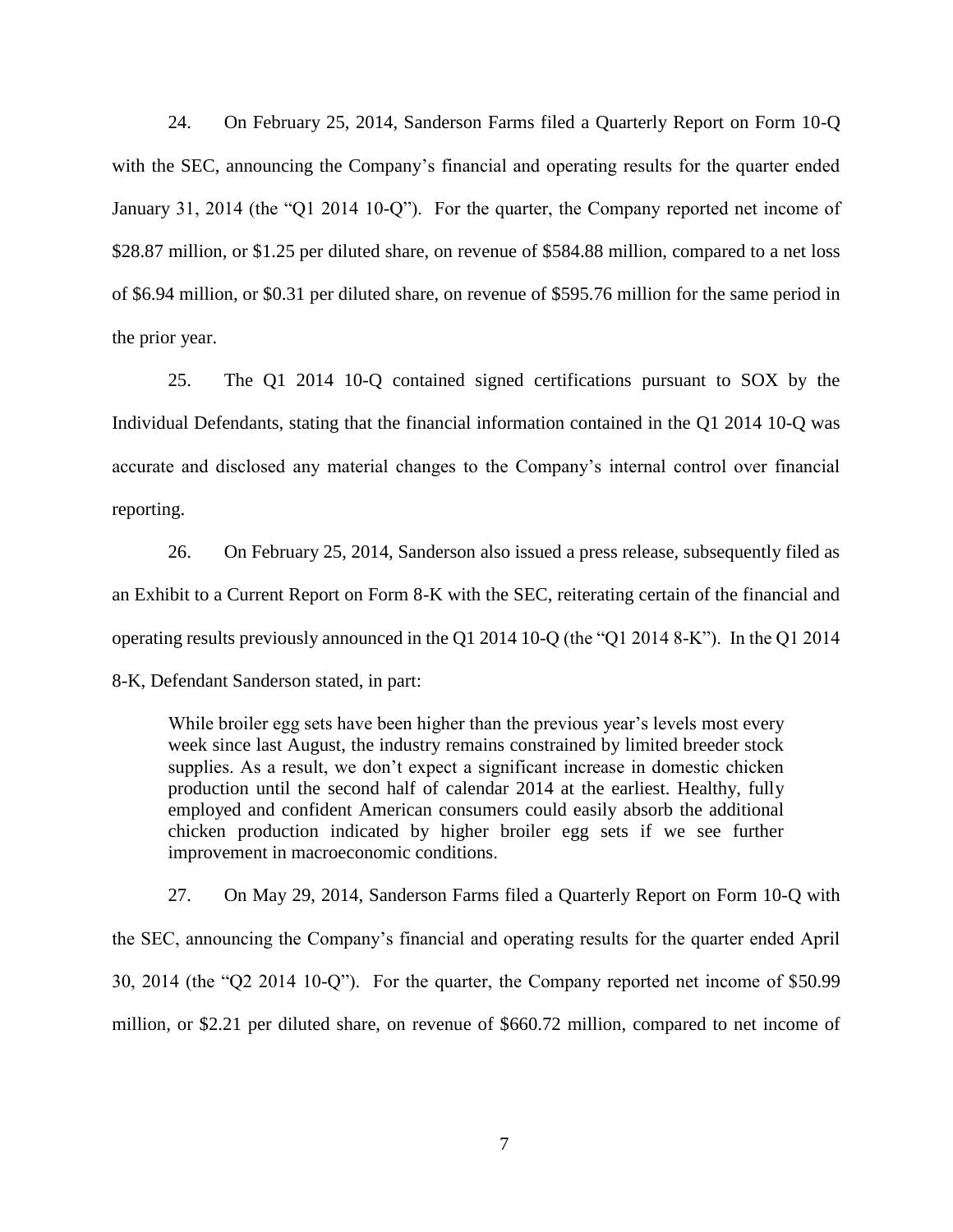\$24.37 million, or \$1.06 per diluted share, on revenue of \$621.20 million for the same period in the prior year.

28. The Q2 2014 10-Q contained signed certifications pursuant to SOX by the Individual Defendants, stating that the financial information contained in the Q2 2014 10-Q was accurate and disclosed any material changes to the Company's internal control over financial reporting.

29. On May 29, 2014, Sanderson also issued a press release, subsequently filed as an Exhibit to a Current Report on Form 8-K with the SEC, reiterating certain of the financial and operating results previously announced in the Q2 2014 10-Q (the "Q2 2014 8-K"). In the Q2 2014

8-K, Defendant Sanderson stated, in part:

Looking ahead, we are reasonably optimistic as we head into the summer months and what is typically the peak demand period for chicken. Total grain costs have moved higher but remain below last year's prices, and demand for chicken products is expected to remain strong. Weekly broiler egg sets continue to run slightly above last year's numbers, but breeder placements remain constrained. It appears the reduced size of the breeder flock will constrain production over the short term despite higher industry returns. While macroeconomic conditions continue to affect consumer behavior, market prices for boneless breast meat sold to our food service customers improved through April and May, and market prices for retail grocery store products have also moved higher. Regardless of market conditions, however, we will maintain our focus on maximizing our operating performance and sales execution.

30. On August 26, 2014, Sanderson Farms filed a Quarterly Report on Form 10-Q with the SEC, announcing the Company's financial and operating results for the quarter ended July 31, 2014 (the "Q3 2014 10-Q"). For the quarter, the Company reported net income of \$76.08 million, or \$3.30 per diluted share, on revenue of \$768.40 million, compared to net income of \$67.92 million, or \$2.95 per diluted share, on revenue of \$738.96 million for the same period in the prior year.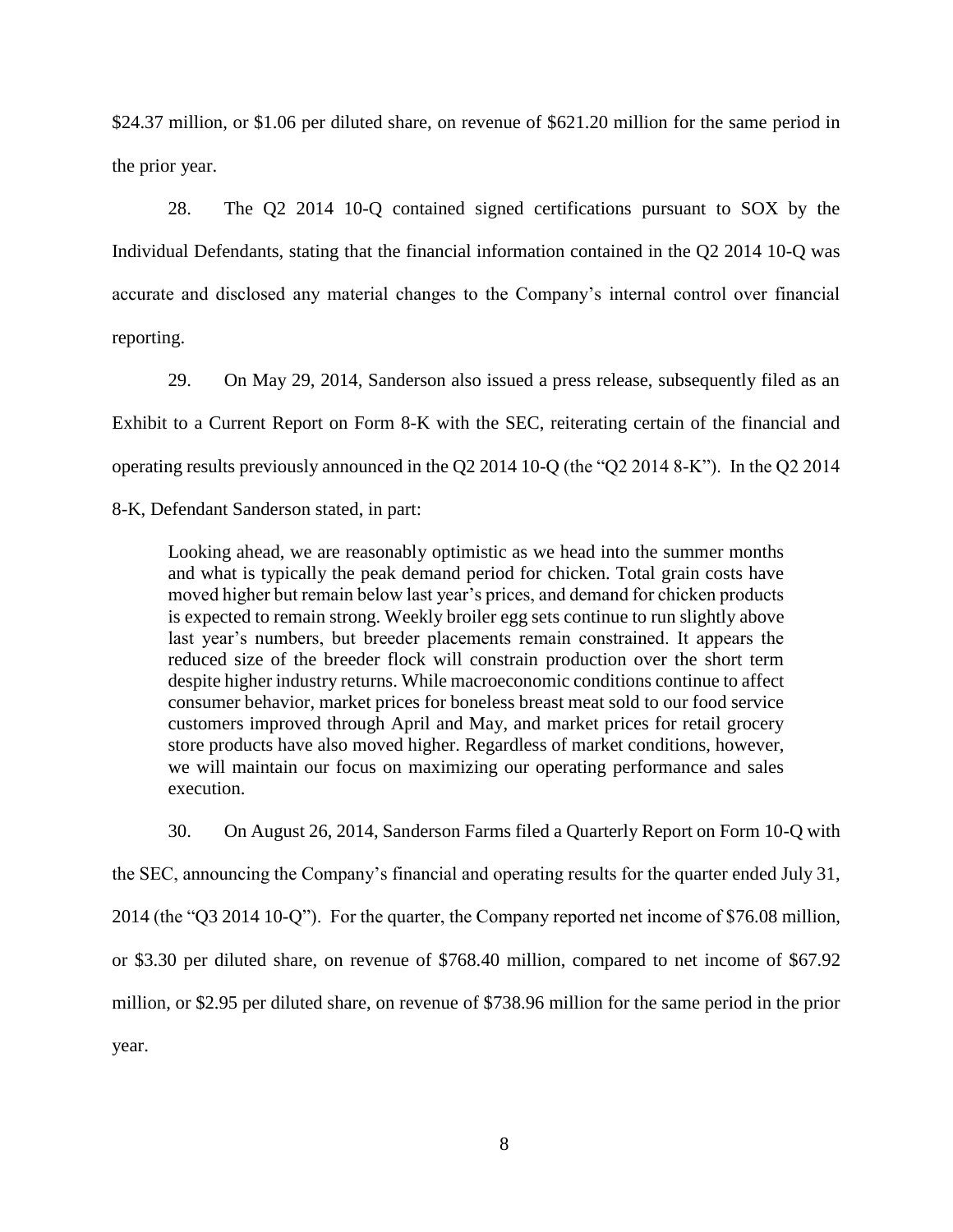31. The Q3 2014 10-Q contained signed certifications pursuant to SOX by the Individual Defendants, stating that the financial information contained in the Q3 2014 10-Q was accurate and disclosed any material changes to the Company's internal control over financial reporting.

32. On August 26, 2014, Sanderson also issued a press release, subsequently filed as an Exhibit to a Current Report on Form 8-K with the SEC, reiterating certain of the financial and operating results previously announced in the Q3 2014 10-Q (the "Q3 2014 8-K"). In the Q3 2014

8-K, Defendant Sanderson stated, in part:

Sanderson Farms' financial results for the third quarter of fiscal 2014 reflect continued favorable market conditions. . . . Market prices for poultry products were higher than the third quarter of fiscal 2013, as the Georgia Dock whole bird price remained historically high during the quarter. The higher Georgia Dock price reflects good retail grocery store demand. While boneless breast meat prices peaked below last year's high, they remained above \$2.00 per pound through June and into July.

33. On December 18, 2014, Sanderson Farms filed an Annual Report on Form 10-K with the SEC, announcing the Company's financial and operating results for the quarter and fiscal year ended October 31, 2014 (the "2014 10-K"). For the quarter, the Company reported net income of \$93.11 million, or \$4.04 per diluted share, on revenue of \$760.85 million, compared to net income of \$45.27 million, or \$1.97 per diluted share, on revenue of \$727.06 million for the same period in the prior year. For fiscal year 2014, the Company reported net income of \$249.05 million, or \$10.80 per diluted share, on revenue of \$2.77 billion, compared to net income of \$130.62 million, or \$5.68 per diluted share, on revenue of \$2.68 billion for fiscal year 2013.

34. In the 2014 10-K, Sanderson Farms stated, in part: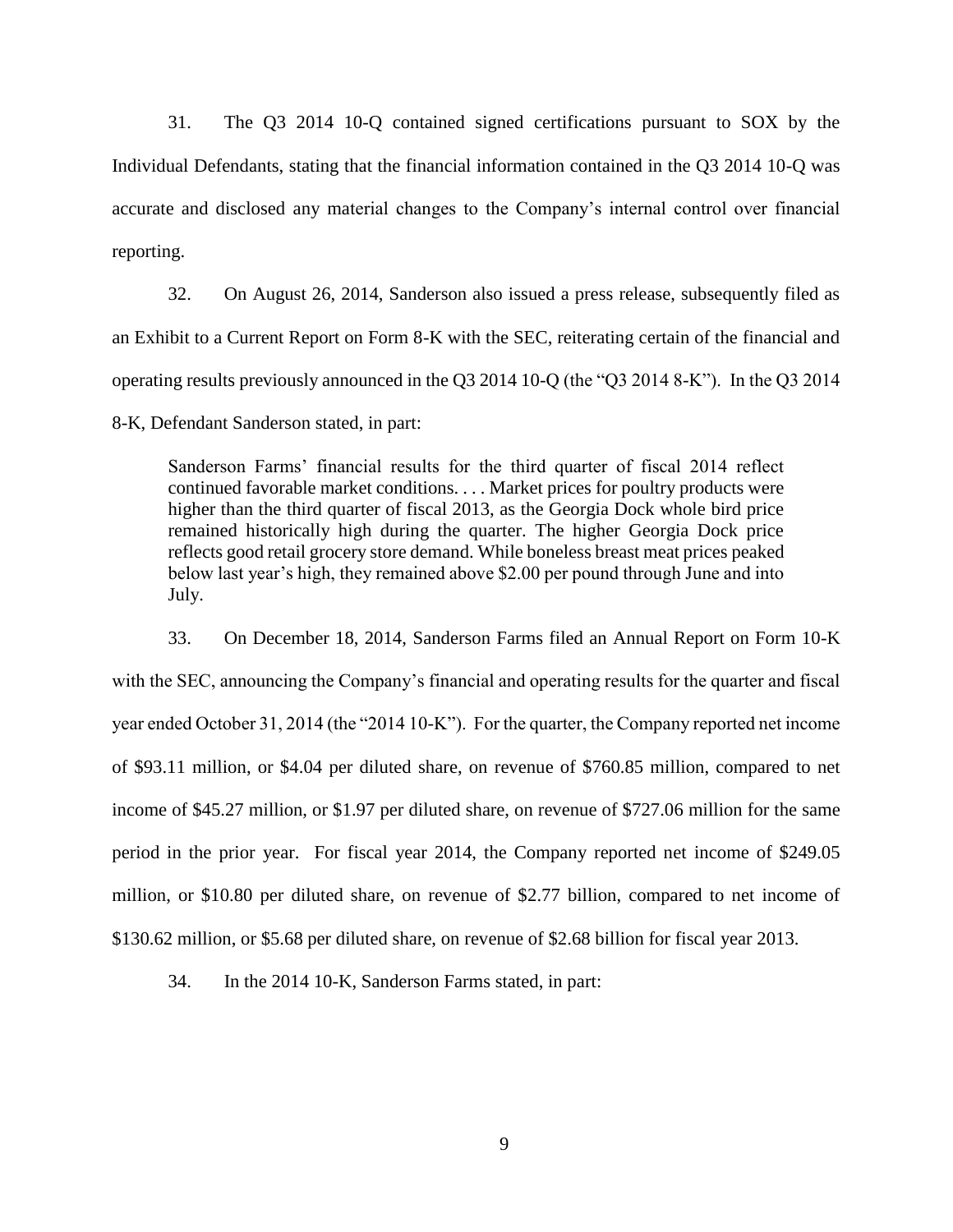## **Competition**

The Registrant is subject to significant competition from regional and national firms in all markets in which it competes. Some of the Registrant's competitors have greater financial and marketing resources than the Registrant.

The primary methods of competition are price, product quality, number of products offered, brand awareness and customer service. The Registrant has emphasized product quality and brand awareness through its advertising strategy.

35. The 2014 10-K contained signed certifications pursuant to SOX by the Individual

Defendants, stating that the financial information contained in the 2014 10-K was accurate and

disclosed any material changes to the Company's internal control over financial reporting.

36. On December 18, 2014, Sanderson Farms also issued a press release, subsequently

filed as an Exhibit to a Current Report on Form 8-K with the SEC, reiterating certain of the

financial and operating results previously announced in the 2014 10-K (the "2014 8-K"). In the

2014 8-K, Defendant Sanderson stated, in part:

The fourth quarter of fiscal 2014 marked a strong finish to a successful year for Sanderson Farms. . . . We reported record annual sales of \$2.775 billion, a 3.4 percent increase over fiscal 2013. While poultry markets improved only slightly compared to fiscal 2013, grain prices, especially corn prices, were significantly lower during the year when compared to fiscal 2013. For the year, we sold 3.045 billion pounds of dressed poultry, another record, compared with 3.031 billion pounds in fiscal 2013.

37. On February 24, 2015, Sanderson Farms filed a Quarterly Report on Form 10-Q with the SEC, announcing the Company's financial and operating results for the quarter ended January 31, 2015 (the "Q1 2015 10-Q"). For the quarter, the Company reported net income of \$66.50 million, or \$2.87 per diluted share, on revenue of \$667.36 million, compared to net income of \$28.87 million, or \$1.25 per diluted share, on revenue of \$584.88 million for the same period in the prior year.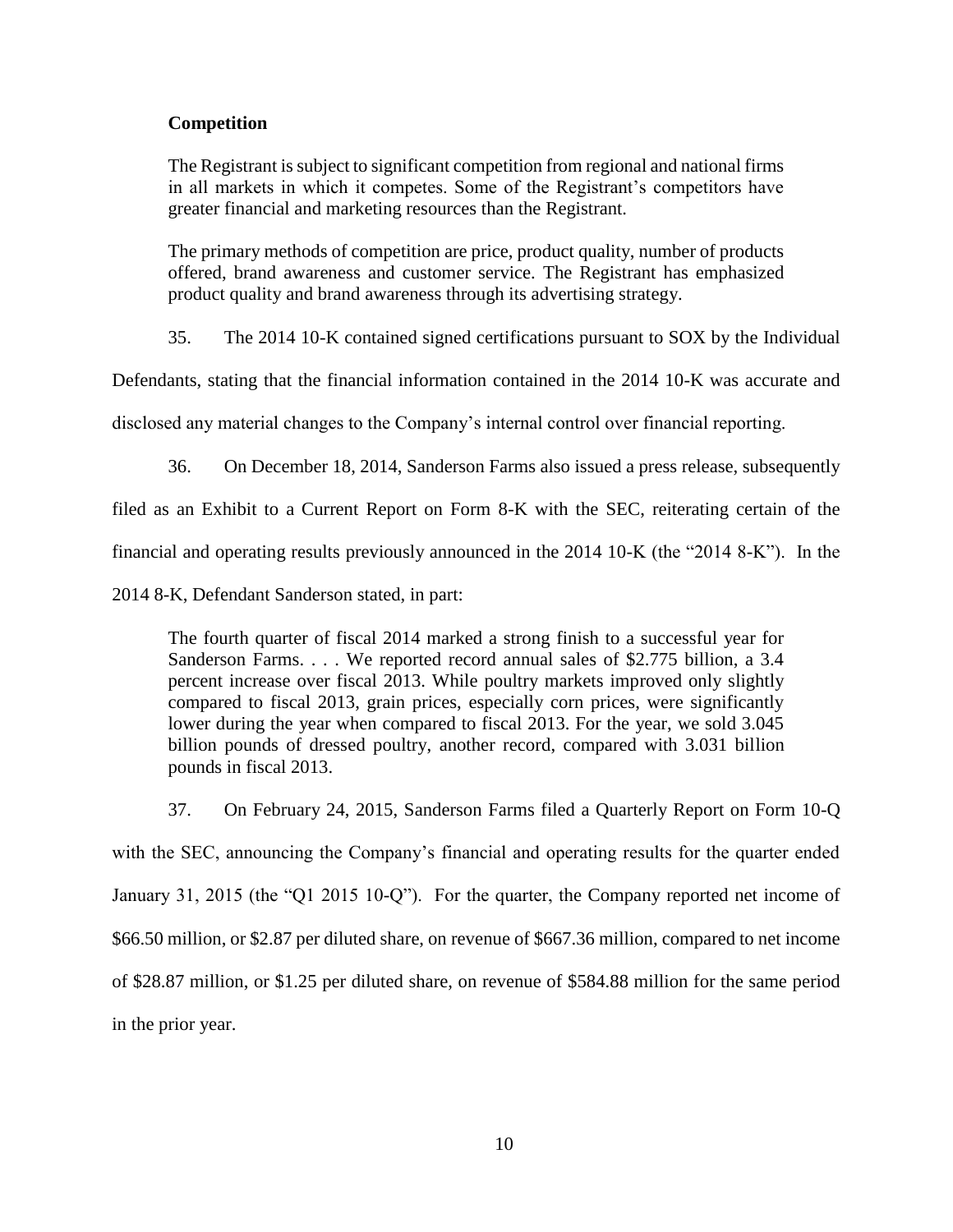38. The Q1 2015 10-Q contained signed certifications pursuant to SOX by the Individual Defendants, stating that the financial information contained in the Q1 2015 10-Q was accurate and disclosed any material changes to the Company's internal control over financial reporting.

39. On February 24, 2015, Sanderson Farms also issued a press release, subsequently filed as an Exhibit to a Current Report on Form 8-K with the SEC, reiterating certain of the financial and operating results previously announced in the Q1 2015 10-Q (the "Q1 2015 8-K"). In the Q1 2015 8-K, Defendant Sanderson stated, in part:

Our results for the first quarter marked a solid start to the fiscal year . . .

Broiler egg sets have been higher than the previous year's levels every week since last summer, and the industry has also increased breeder stock supplies. Financially healthy, fully employed and confident American consumers could absorb the additional chicken production indicated by higher broiler egg sets if we see continued improvement in macroeconomic conditions and relatively low gasoline prices.

40. On May 28, 2015, Sanderson Farms filed a Quarterly Report on Form 10-Q with the SEC, announcing the Company's financial and operating results for the quarter ended April 30, 2015 (the "Q2 2015 10-Q"). For the quarter, the Company reported net income of \$71.25 million, or \$3.13 per diluted share, on revenue of \$716.59 million, compared to net income of \$50.99 million, or \$2.21 per diluted share, on revenue of \$660.72 million for the same period in the prior year.

41. The Q2 2015 10-Q contained signed certifications pursuant to SOX by the Individual Defendants, stating that the financial information contained in the Q2 2015 10-Q was accurate and disclosed any material changes to the Company's internal control over financial reporting.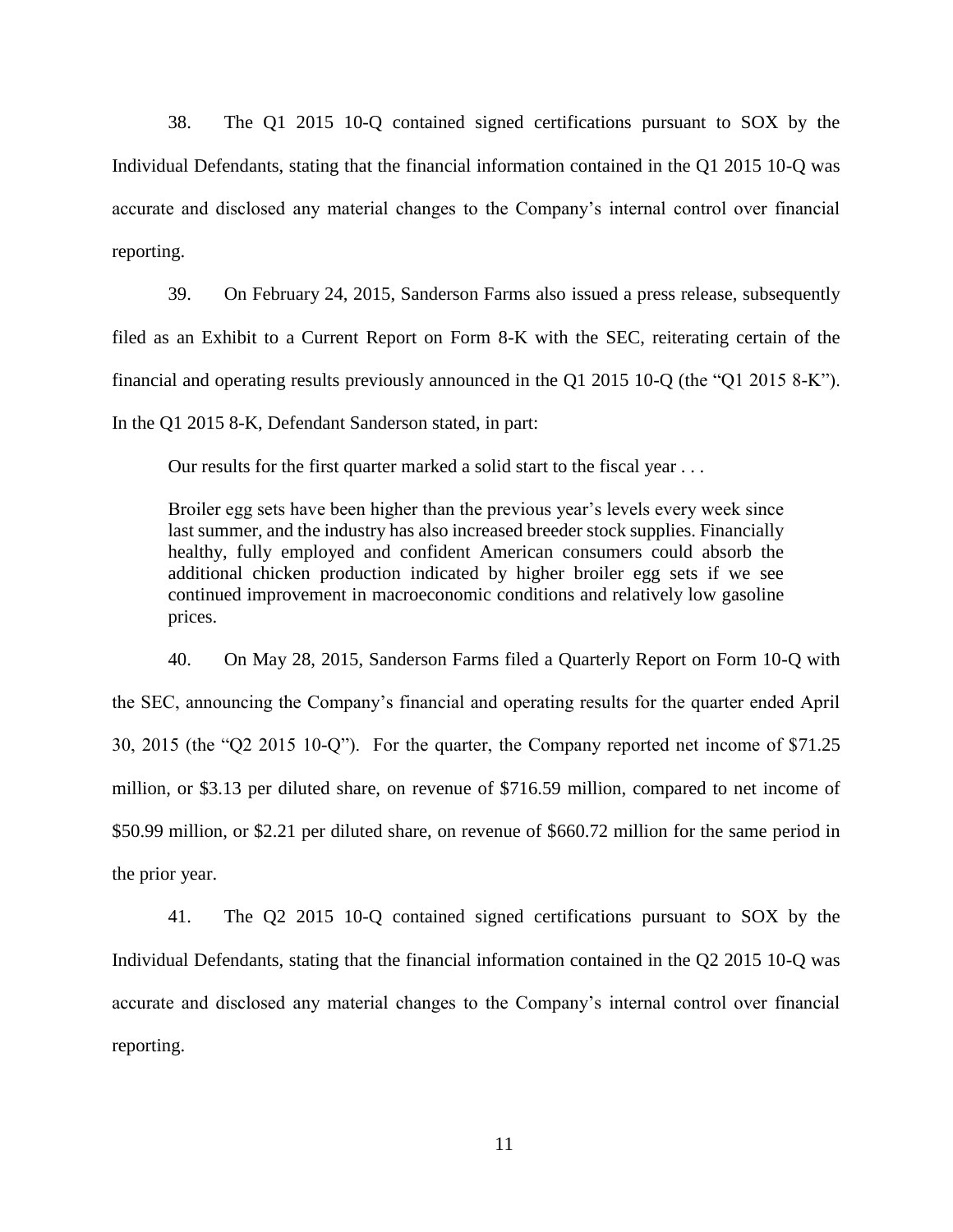42. On May 28, 2015, Sanderson Farms also issued a press release, subsequently filed as an Exhibit to a Current Report on Form 8-K with the SEC, reiterating certain of the financial and operating results previously announced in the Q2 2015 10-Q (the "Q2 2015 8-K"). In the Q2 2015 8-K, Defendant Sanderson stated, in part:

Looking ahead, we are optimistic as we head into the summer months and what is typically the peak demand period for chicken. Total grain costs remain below last year's prices, and demand for chicken products remains strong. Weekly broiler egg sets continue to run above last year's numbers, and breeder placements are higher. However, macroeconomic conditions continue to improve, and the market has absorbed the increased production well during the first half of our fiscal year. Market prices for boneless breast meat sold to our food service customers improved through April, and market prices for retail grocery store products remain at record levels. Regardless of market conditions, however, we will maintain our focus on maximizing our operating performance and sales execution.

43. On August 25, 2015, Sanderson Farms filed a Quarterly Report on Form 10-Q with the SEC, announcing the Company's financial and operating results for the quarter ended July 31, 2015 (the "Q3 2015 10-Q"). For the quarter, the Company reported net income of \$50.88 million, or \$2.27 per diluted share, on revenue of \$739.93 million, compared to net income of \$76.08 million, or \$3.30 per diluted share, on revenue of \$768.40 million for the same period in the prior year.

44. The Q3 2015 10-Q contained signed certifications pursuant to SOX by the Individual Defendants, stating that the financial information contained in the Q3 2015 10-Q was accurate and disclosed any material changes to the Company's internal control over financial reporting.

45. On August 25, 2015, Sanderson Farms also issued a press release, subsequently filed as an Exhibit to a Current Report on Form 8-K with the SEC, reiterating certain of the financial and operating results previously announced in the Q3 2015 10-Q (the "Q3 2015 8-K"). In the Q3 2015 8-K, Defendant Sanderson stated, in part, that "Sanderson Farms' financial results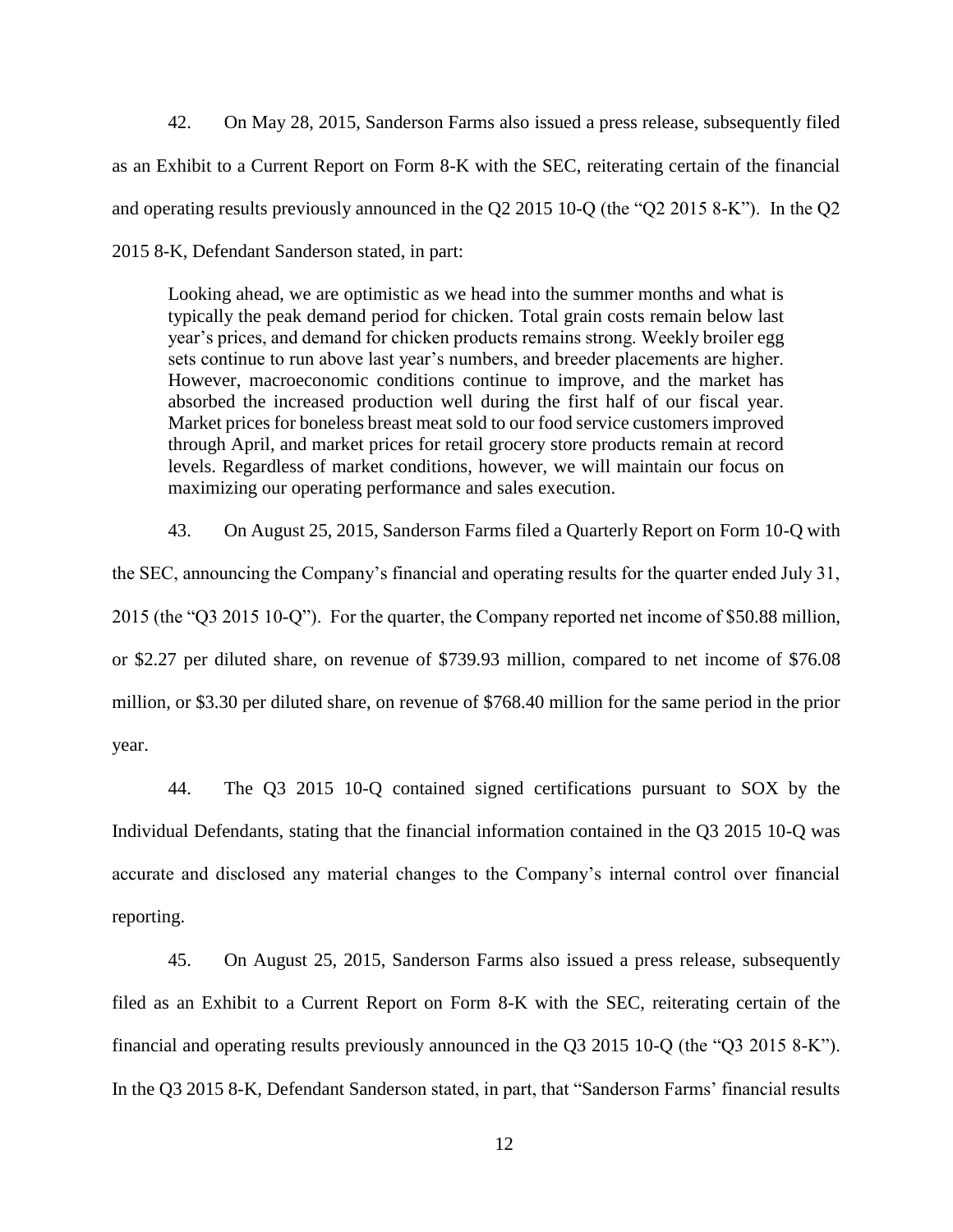for the third quarter of fiscal 2015 reflect continued good demand for fresh chicken at retail grocery stores, which demand was reflected in a Georgia dock whole bird price that remained near record levels during the quarter."

46. On December 17, 2015, Sanderson Farms filed an Annual Report on Form 10-K with the SEC, announcing the Company's financial and operating results for the quarter and fiscal year ended October 31, 2015 (the "2015 10-K"). For the quarter, the Company reported net income of \$27.37 million, or \$1.22 per diluted share, on revenue of \$679.59 million, compared to net income of \$93.11 million, or \$4.04 per diluted share, on revenue of \$760.85 million for the same period in the prior year. For fiscal year 2015, the Company reported net income of \$216 million, or \$9.52 per diluted share, on revenue of \$2.80 billion, compared to net income of \$249.05 million, or \$10.80 per diluted share, on revenue of \$2.77 billion for fiscal year 2014.

47. In the 2015 10-K, Sanderson Farms stated, in part:

## **Competition**

The Registrant is subject to significant competition from regional and national firms in all markets in which it competes. Some of the Registrant's competitors have greater financial and marketing resources than the Registrant.

The primary methods of competition are price, product quality, number of products offered, brand awareness and customer service. The Registrant has emphasized product quality and brand awareness through its advertising strategy.

48. The 2015 10-K contained signed certifications pursuant to SOX by the Individual

Defendants, stating that the financial information contained in the 2015 10-K was accurate and

disclosed any material changes to the Company's internal control over financial reporting.

49. On December 18, 2015, Sanderson Farms issued a press release, subsequently filed

as an Exhibit to a Current Report on Form 8-K with the SEC, reiterating certain of the financial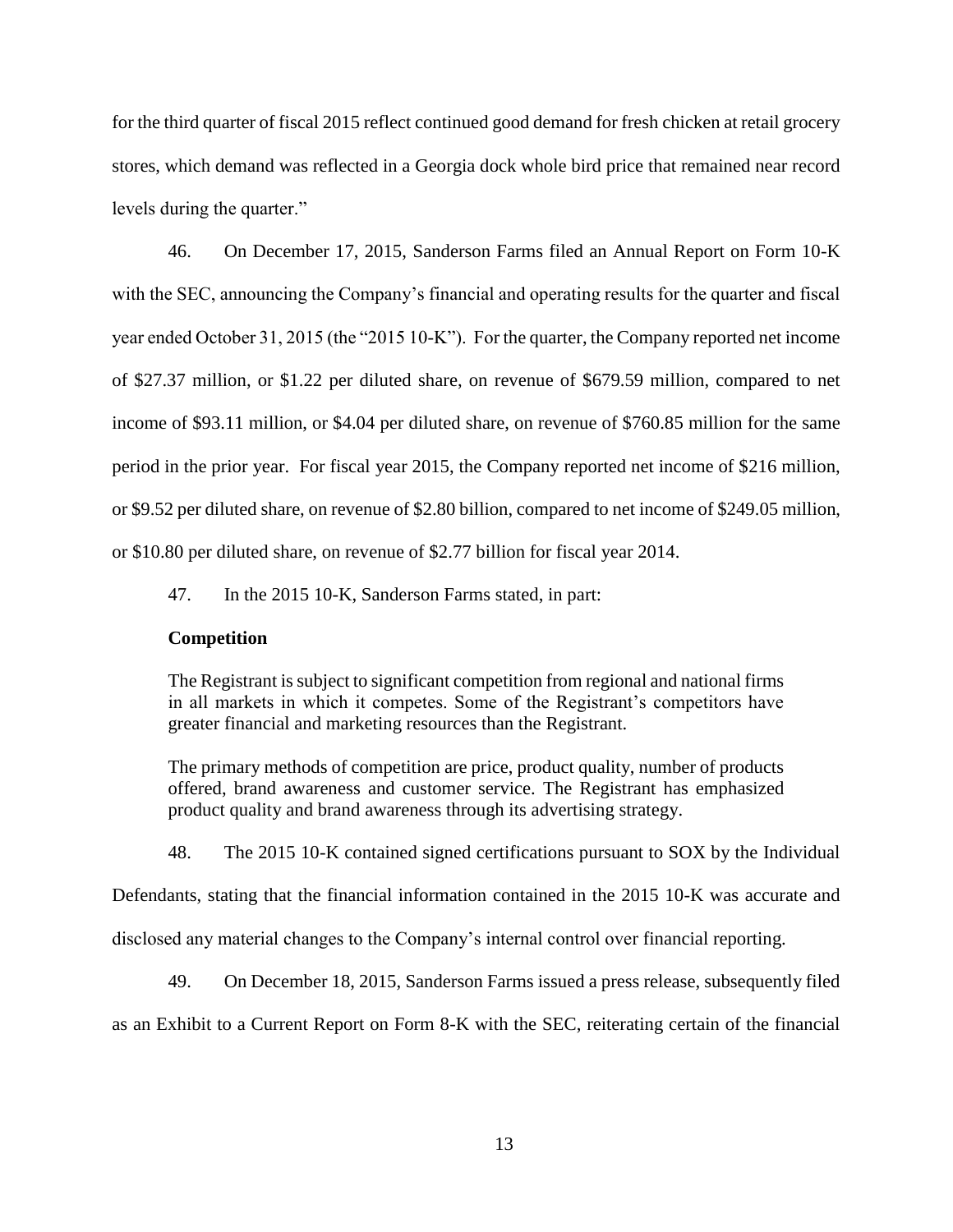and operating results previously announced in the 2015 10-K (the "2015 8-K"). In the 2015 8-K, Defendant Sanderson stated, in part:

The fourth quarter of fiscal 2014 marked a strong finish to a successful year for Sanderson Farms. . . . We reported record annual sales of \$2.775 billion, a 3.4 percent increase over fiscal 2013. While poultry markets improved only slightly compared to fiscal 2013, grain prices, especially corn prices, were significantly lower during the year when compared to fiscal 2013. For the year, we sold 3.045 billion pounds of dressed poultry, another record, compared with 3.031 billion pounds in fiscal 2013.

50. On February 25, 2016, Sanderson Farms filed a Quarterly Report on Form 10-Q with the SEC, announcing the Company's financial and operating results for the quarter ended January 31, 2016 (the "Q1 2016 10-Q"). For the quarter, the Company reported net income of \$10.68 million, or \$0.47 per diluted share, on revenue of \$605.17 million, compared to net income of \$66.50 million, or \$2.87 per diluted share, on revenue of \$667.36 million for the same period in the prior year.

51. The Q1 2016 10-Q contained signed certifications pursuant to SOX by the Individual Defendants, stating that the financial information contained in the Q1 2016 10-Q was accurate and disclosed any material changes to the Company's internal control over financial reporting.

52. On February 25, 2016, Sanderson Farms also issued a press release, subsequently filed as an Exhibit to a Current Report on Form 8-K with the SEC, reiterating certain of the financial and operating results previously announced in the Q1 2016 10-Q (the "Q1 2016 8-K"). In the Q1 2016 8-K, Defendant Sanderson stated, in part, that "broiler egg sets have been only slightly higher than the previous year's levels in recent weeks and, we believe, reflect caution on the part of some in light of the challenging export market environment."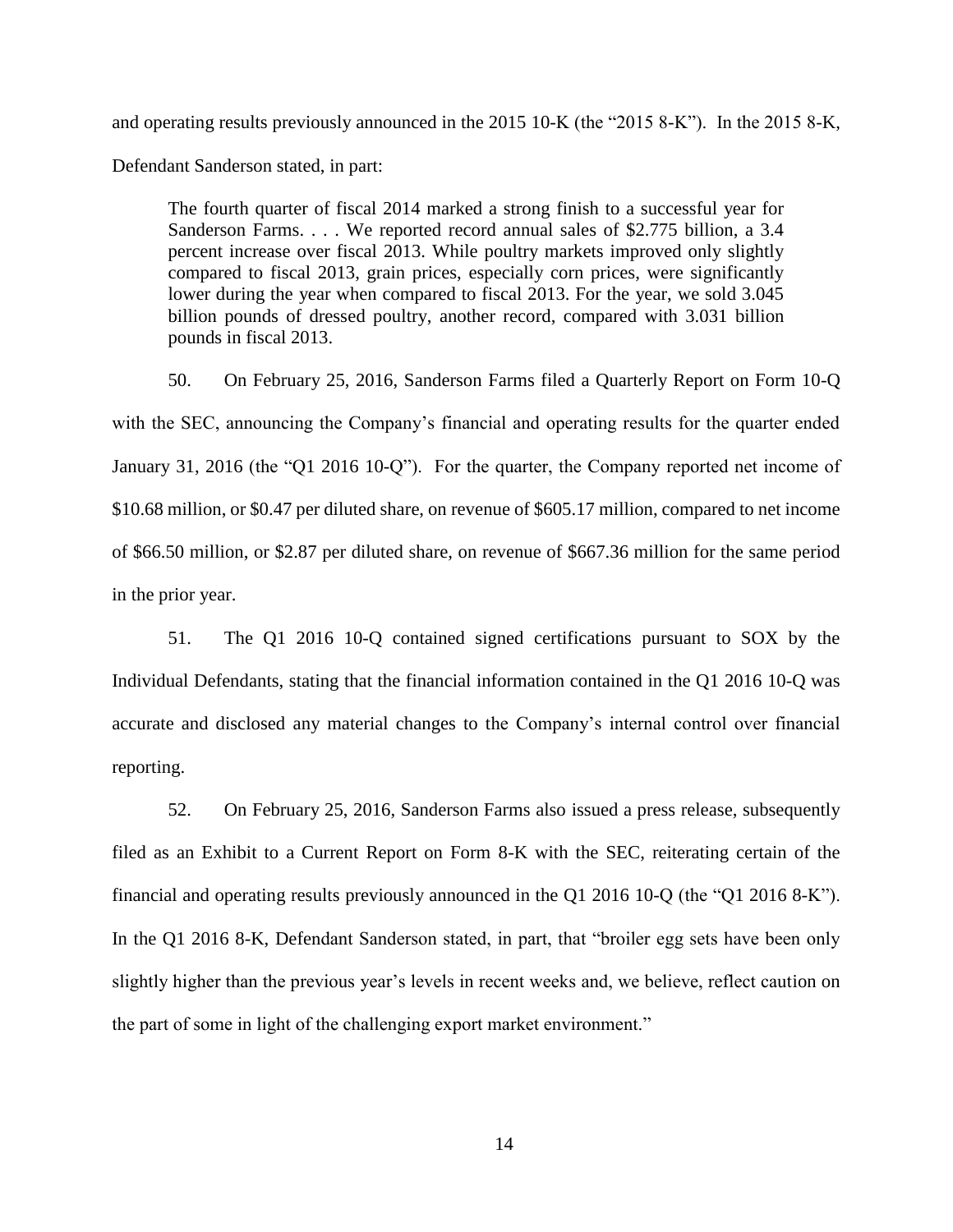53. On May 26, 2016, Sanderson Farms filed a Quarterly Report on Form 10-Q with the SEC, announcing the Company's financial and operating results for the quarter ended April 30, 2016 (the "Q2 2016 10-Q"). For the quarter, the Company reported net income of \$47.60 million, or \$2.11 per diluted share, on revenue of \$692.09 million, compared to net income of \$71.25 million, or \$3.13 per diluted share, on revenue of \$716.59 million for the same period in the prior year.

54. The Q2 2016 10-Q contained signed certifications pursuant to SOX by the Individual Defendants, stating that the financial information contained in the Q2 2016 10-Q was accurate and disclosed any material changes to the Company's internal control over financial reporting.

55. On May 26, 2016, Sanderson Farms also issued a press release, subsequently filed as an Exhibit to a Current Report on Form 8-K with the SEC, reiterating certain of the financial and operating results previously announced in the Q2 2016 10-Q (the "Q2 2016 8-K"). In the Q2 2016 8-K, Defendant Sanderson stated, in part:

With respect to production numbers, while 2016 breeder placements have significantly outpaced 2015 placements, it appears many of those breeders have been placed to produce hatching eggs for export markets. Broiler egg sets in domestic hatcheries over the past few weeks continue to run below last year's numbers, while broiler live weights were up approximately 1.5 percent through March. The current USDA forecast for broiler production during calendar 2016 to increase approximately 2.8 percent over calendar 2015 seems reasonable, but may prove to be high should egg sets continue to trail last year's numbers.

56. On August 25, 2016, Sanderson Farms filed a Quarterly Report on Form 10-Q with the SEC, announcing the Company's financial and operating results for the quarter ended July 31, 2016 (the "Q3 2016 10-Q"). For the quarter, the Company reported net income of \$54.72 million, or \$2.42 per diluted share, on revenue of \$727.99 million, compared to net income of \$50.88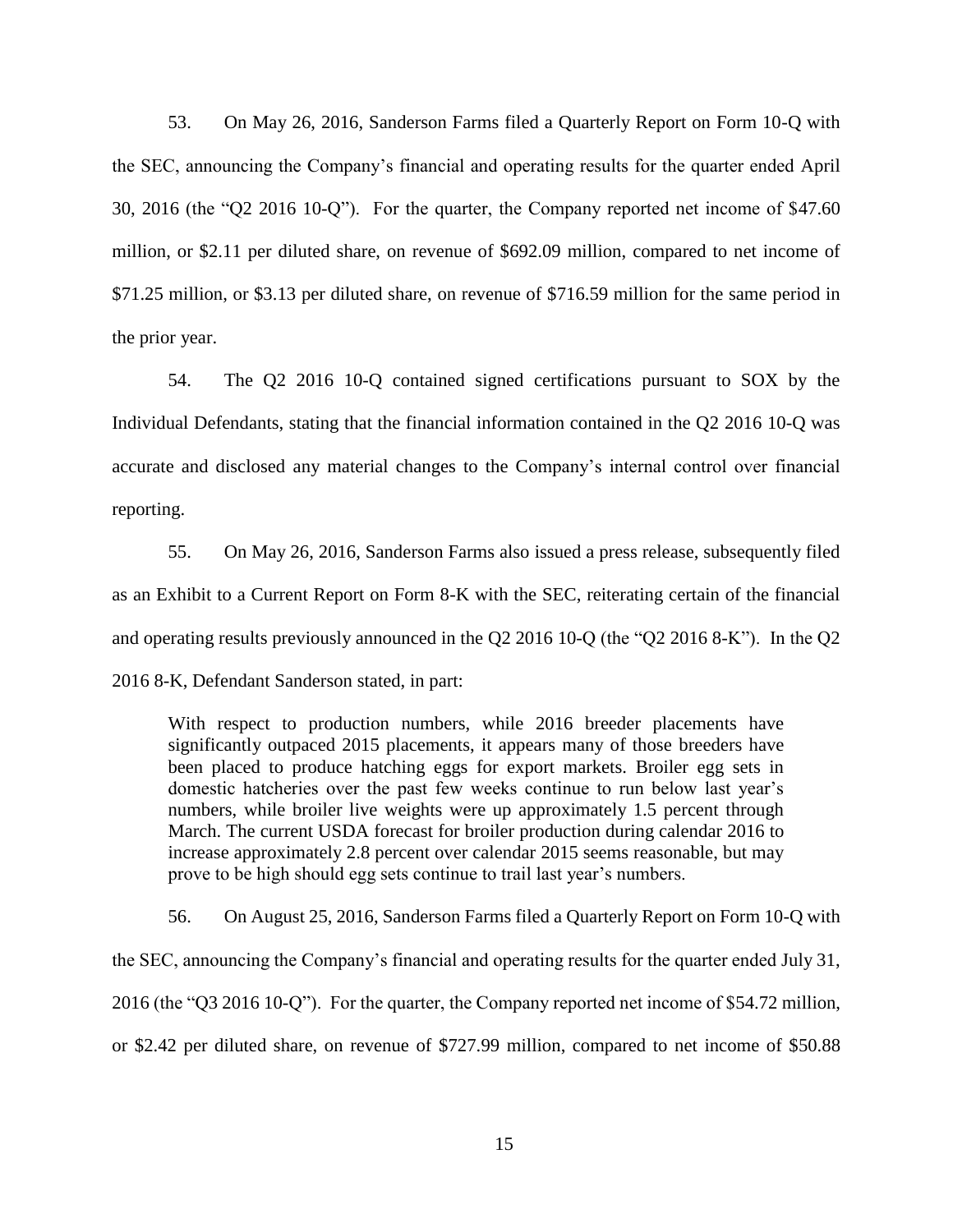million, or \$2.27 per diluted share, on revenue of \$739.93 million for the same period in the prior year.

57. The Q3 2016 10-Q contained signed certifications pursuant to SOX by the Individual Defendants, stating that the financial information contained in the Q3 2016 10-Q was accurate and disclosed any material changes to the Company's internal control over financial reporting.

58. On August 25, 2016, Sanderson Farms also issued a press release, subsequently filed as an Exhibit to a Current Report on Form 8-K with the SEC, reiterating certain of the financial and operating results previously announced in the Q3 2016 10-Q (the "Q3 2016 8-K").

In the Q3 2016 8-K, Defendant Sanderson stated, in part:

Sanderson Farms' financial results for the third quarter of fiscal 2016 reflect a continued favorable balance of the supply and demand for fresh chicken sold to retail grocery store customers. . . . That balance was reflected in a Georgia Dock whole bird price that, while lower on average than during last year's third fiscal quarter, remained strong during the current third fiscal quarter. Market prices for products from our plants that process a larger bird were mixed during the quarter when compared with last year's third fiscal quarter.

59. The statements referenced in ¶¶ 21-58 were materially false and misleading because Defendants made false and/or misleading statements, as well as failed to disclose material adverse facts about the Company's business, operational and compliance policies. Specifically, Defendants made false and/or misleading statements and/or failed to disclose that: (i) Sanderson Farms systematically colluded with several of its industry peers to fix prices in the broiler-chicken market; (ii) the foregoing conduct constituted a violation of federal antitrust laws; (iii) consequently, Sanderson Farms' revenues during the Class Period were the result of illegal conduct; and (iv) as a result of the foregoing, Sanderson Farms' public statements were materially false and misleading at all relevant times.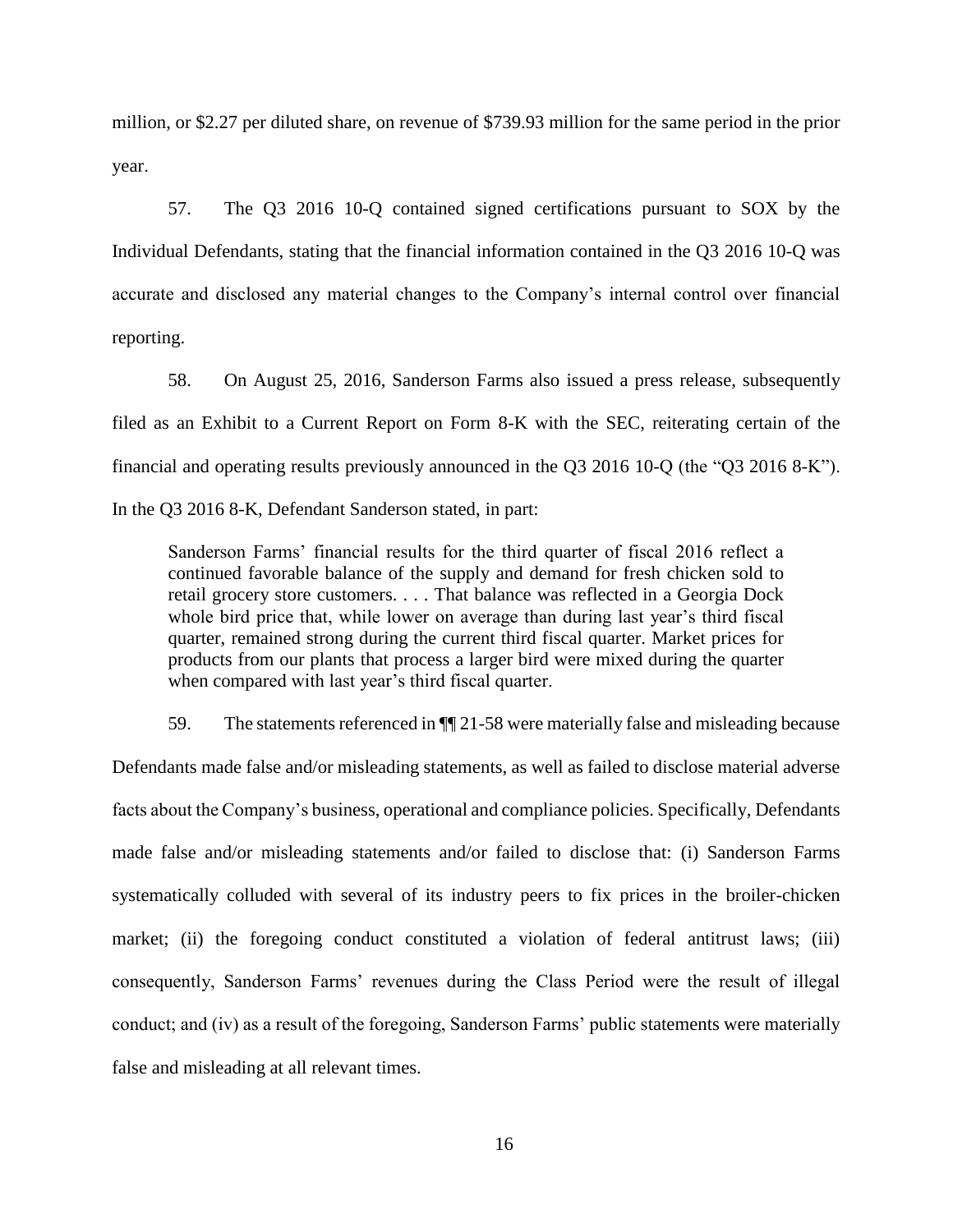# **The Truth Emerges**

60. On October 4, 2016, following the filing of several antitrust complaints against chicken producers, a group of individual consumers filed an antitrust class action complaint in U.S. District Court for the Northern District of Illinois against Sanderson Farms and several of its industry peers, including Tyson, alleging violations of the Sherman Act. Specifically, the Monahan Complaint alleged, in part:

[Defendants] now electronically transfer vast amounts of production data . . . [to] provide[] Defendant Producers with sufficient detail to determine with reasonable accuracy producer-level data on production, cost, and general efficiencies. This permits the Defendant Producers to share, on a weekly and/or monthly basis, their confidential production and pricing information, including forward-looking production information, which is easily forecasted on Broiler breeder flock data that is reported and shared.

. . .

Defendant Producers' restriction of Broiler supply had the intended purpose and effect of increasing Broiler prices to Plaintiffs and the Class. As a result of Defendant Producers' unlawful conduct, Plaintiffs and the other members of the Class paid artificially inflated prices for Broilers during the Class Period.

61. Following the filing of the Monahan Complaint, Sanderson Farms' share price fell

\$3.98, or 4.14%, to close at \$92.21 on October 4, 2016.

62. On October 7, 2016, Pivotal Research downgraded Tyson from "Hold" to "Sell."

Explaining the downgrade, analyst Timothy Ramey directed investors' attention to the "powerfully

convincing" allegations of price manipulation by Sanderson Farms, Tyson, and their industry

peers.

63. On news of the downgrade by Pivotal Research, Sanderson Farms' share price fell

\$4.03, or 4.32%, to close at \$89.15 on October 7, 2016.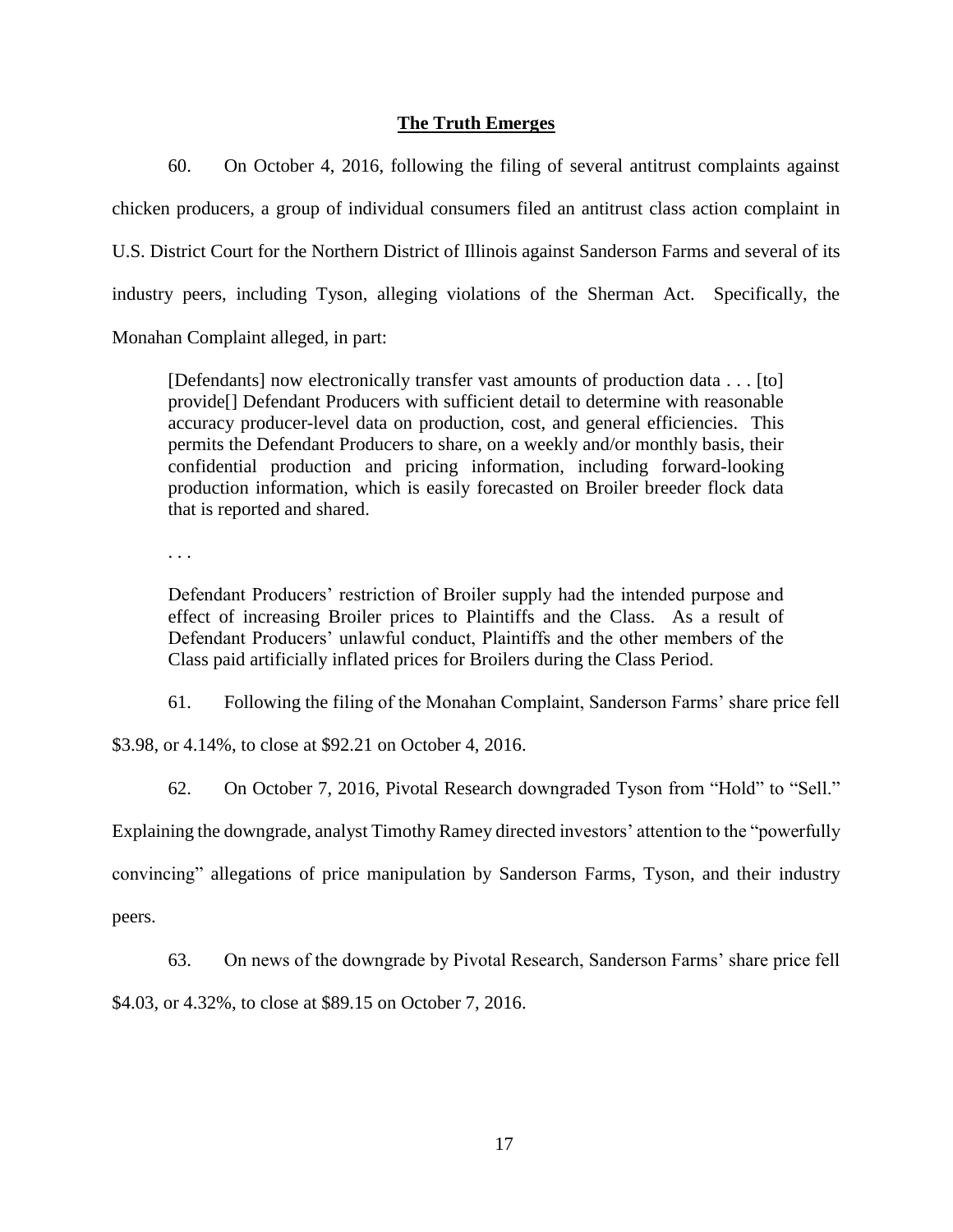64. As a result of Defendants' wrongful acts and omissions, and the precipitous decline in the market value of the Company's securities, Plaintiff and other Class members have suffered significant losses and damages.

## **PLAINTIFF'S CLASS ACTION ALLEGATIONS**

65. Plaintiff brings this action as a class action pursuant to Federal Rule of Civil Procedure 23(a) and (b)(3) on behalf of a Class, consisting of all those who purchased or otherwise acquired Sanderson Farms securities during the Class Period (the "Class"); and were damaged upon the revelation of the alleged corrective disclosures. Excluded from the Class are Defendants herein, the officers and directors of the Company, at all relevant times, members of their immediate families and their legal representatives, heirs, successors or assigns and any entity in which Defendants have or had a controlling interest.

66. The members of the Class are so numerous that joinder of all members is impracticable. Throughout the Class Period, Sanderson Farms securities were actively traded on the NASDAQ. While the exact number of Class members is unknown to Plaintiff at this time and can be ascertained only through appropriate discovery, Plaintiff believes that there are hundreds or thousands of members in the proposed Class. Record owners and other members of the Class may be identified from records maintained by Sanderson Farms or its transfer agent and may be notified of the pendency of this action by mail, using the form of notice similar to that customarily used in securities class actions.

67. Plaintiff's claims are typical of the claims of the members of the Class as all members of the Class are similarly affected by Defendants' wrongful conduct in violation of federal law that is complained of herein.

18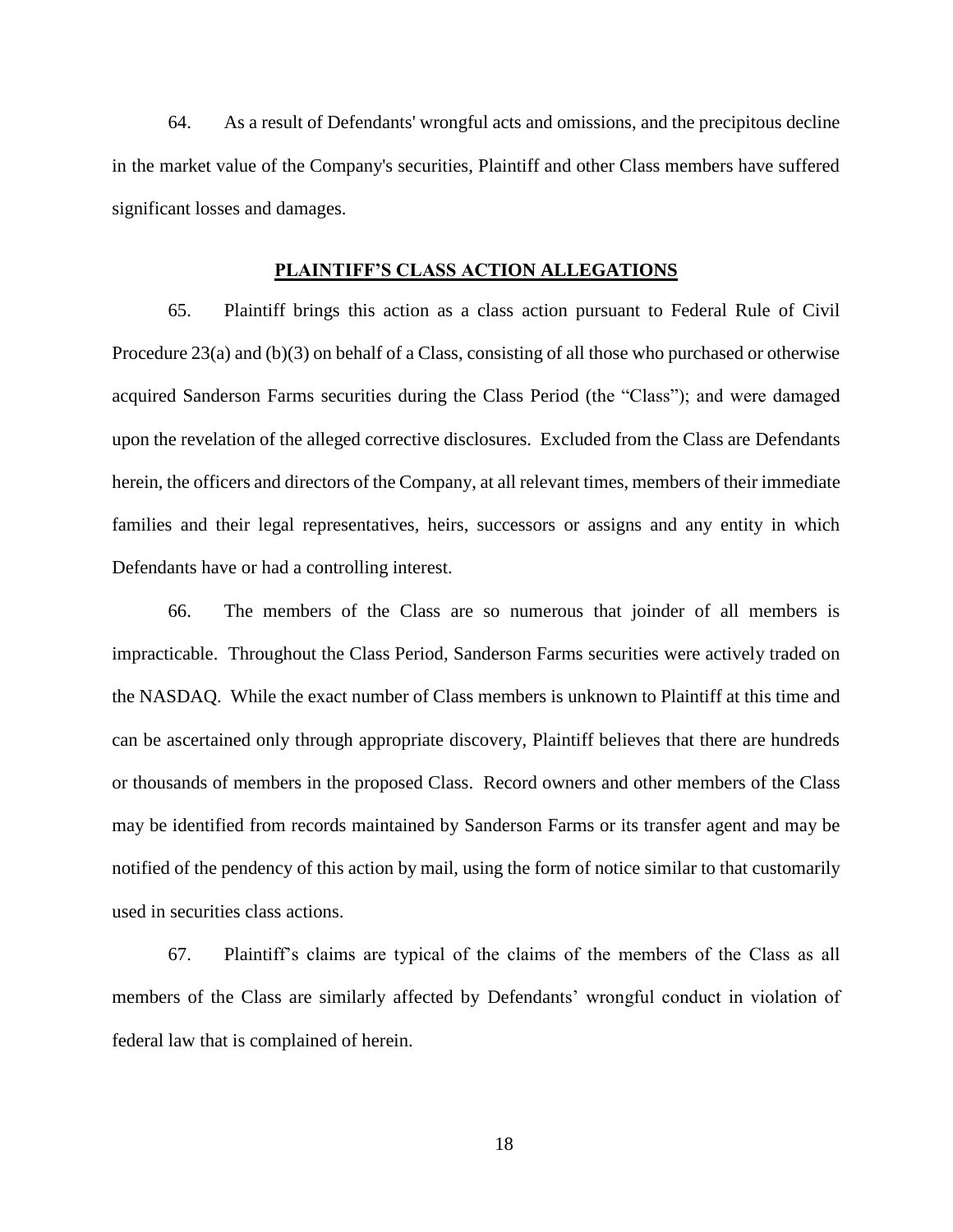68. Plaintiff will fairly and adequately protect the interests of the members of the Class and has retained counsel competent and experienced in class and securities litigation. Plaintiff has no interests antagonistic to or in conflict with those of the Class.

69. Common questions of law and fact exist as to all members of the Class and predominate over any questions solely affecting individual members of the Class. Among the questions of law and fact common to the Class are:

- whether the federal securities laws were violated by Defendants' acts as alleged herein;
- whether statements made by Defendants to the investing public during the Class Period misrepresented material facts about the business, operations and management of Sanderson Farms;
- whether the Individual Defendants caused Sanderson Farms to issue false and misleading financial statements during the Class Period;
- whether Defendants acted knowingly or recklessly in issuing false and misleading financial statements;
- whether the prices of Sanderson Farms securities during the Class Period were artificially inflated because of the Defendants' conduct complained of herein; and
- whether the members of the Class have sustained damages and, if so, what is the proper measure of damages.

70. A class action is superior to all other available methods for the fair and efficient adjudication of this controversy since joinder of all members is impracticable. Furthermore, as the damages suffered by individual Class members may be relatively small, the expense and burden of individual litigation make it impossible for members of the Class to individually redress the wrongs done to them. There will be no difficulty in the management of this action as a class action.

71. Plaintiff will rely, in part, upon the presumption of reliance established by the fraud-

on-the-market doctrine in that: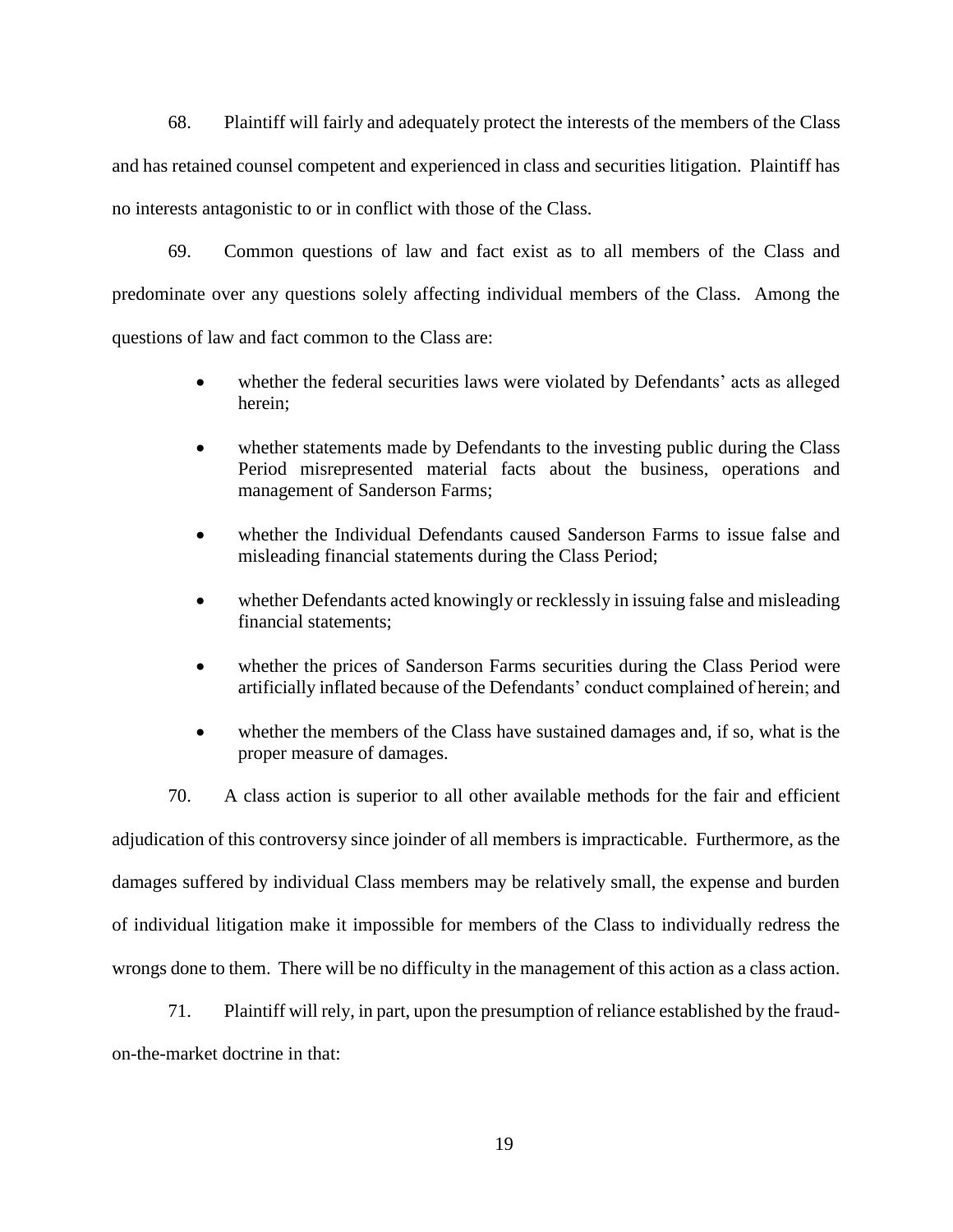- Defendants made public misrepresentations or failed to disclose material facts during the Class Period;
- the omissions and misrepresentations were material;
- Sanderson Farms securities are traded in an efficient market;
- the Company's shares were liquid and traded with moderate to heavy volume during the Class Period;
- the Company traded on the NASDAQ and was covered by multiple analysts;
- the misrepresentations and omissions alleged would tend to induce a reasonable investor to misjudge the value of the Company's securities; and
- Plaintiff and members of the Class purchased, acquired and/or sold Sanderson Farms securities between the time the Defendants failed to disclose or misrepresented material facts and the time the true facts were disclosed, without knowledge of the omitted or misrepresented facts.
- 72. Based upon the foregoing, Plaintiff and the members of the Class are entitled to a

presumption of reliance upon the integrity of the market.

73. Alternatively, Plaintiff and the members of the Class are entitled to the presumption

of reliance established by the Supreme Court in *Affiliated Ute Citizens of the State of Utah v.* 

*United States*, 406 U.S. 128, 92 S. Ct. 2430 (1972), as Defendants omitted material information in

their Class Period statements in violation of a duty to disclose such information, as detailed above.

# **COUNT I**

# **(Violations of Section 10(b) of the Exchange Act and Rule 10b-5 Promulgated Thereunder Against All Defendants)**

74. Plaintiff repeats and realleges each and every allegation contained above as if fully set forth herein.

75. This Count is asserted against Defendants and is based upon Section 10(b) of the

Exchange Act, 15 U.S.C. § 78j(b), and Rule 10b-5 promulgated thereunder by the SEC.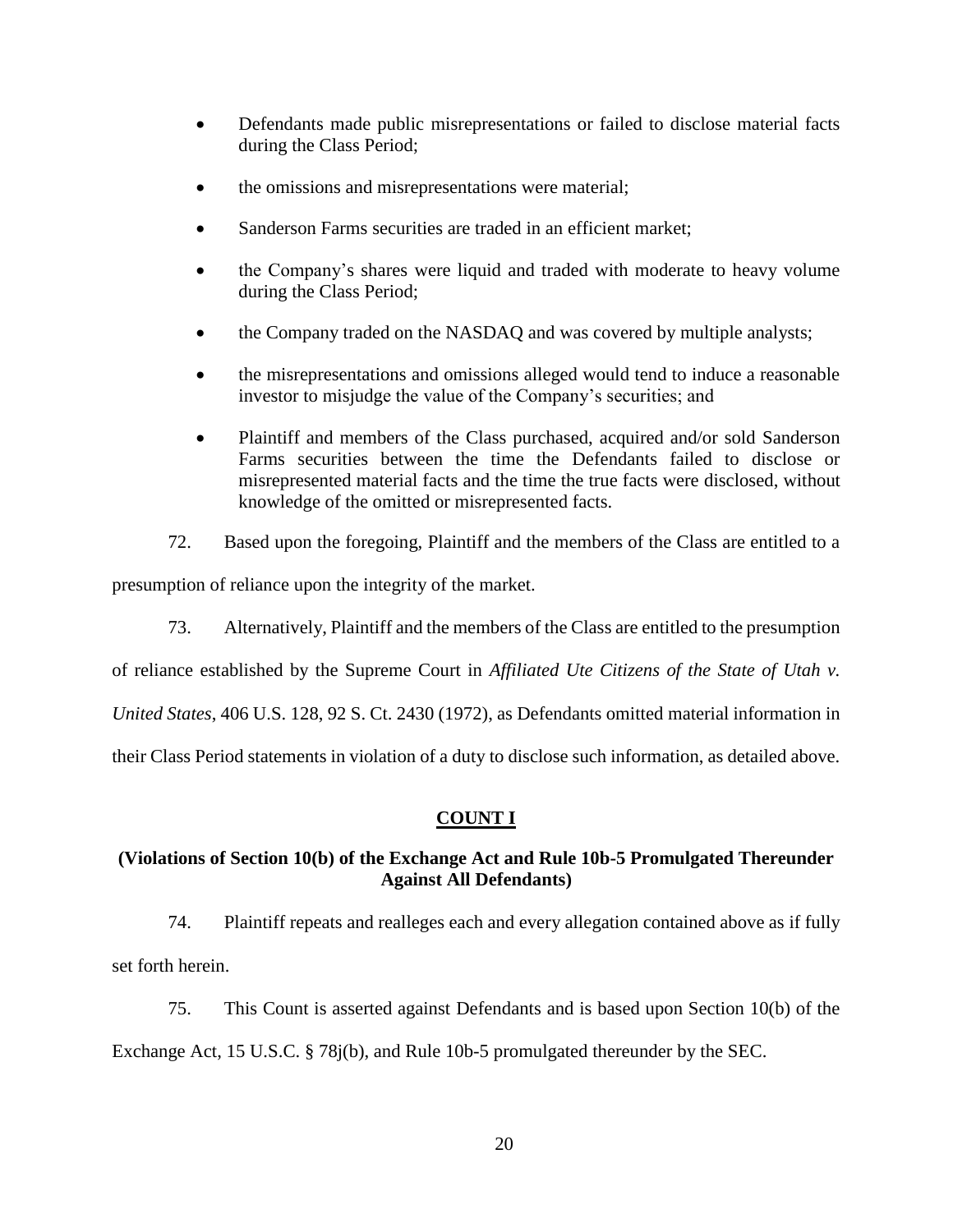76. During the Class Period, Defendants engaged in a plan, scheme, conspiracy and course of conduct, pursuant to which they knowingly or recklessly engaged in acts, transactions, practices and courses of business which operated as a fraud and deceit upon Plaintiff and the other members of the Class; made various untrue statements of material facts and omitted to state material facts necessary in order to make the statements made, in light of the circumstances under which they were made, not misleading; and employed devices, schemes and artifices to defraud in connection with the purchase and sale of securities. Such scheme was intended to, and, throughout the Class Period, did: (i) deceive the investing public, including Plaintiff and other Class members, as alleged herein; (ii) artificially inflate and maintain the market price of Sanderson Farms securities; and (iii) cause Plaintiff and other members of the Class to purchase or otherwise acquire Sanderson Farms securities and options at artificially inflated prices. In furtherance of this unlawful scheme, plan and course of conduct, Defendants, and each of them, took the actions set forth herein.

77. Pursuant to the above plan, scheme, conspiracy and course of conduct, each of the Defendants participated directly or indirectly in the preparation and/or issuance of the quarterly and annual reports, SEC filings, press releases and other statements and documents described above, including statements made to securities analysts and the media that were designed to influence the market for Sanderson Farms securities. Such reports, filings, releases and statements were materially false and misleading in that they failed to disclose material adverse information and misrepresented the truth about Sanderson Farms' finances and business prospects.

78. By virtue of their positions at Sanderson Farms, Defendants had actual knowledge of the materially false and misleading statements and material omissions alleged herein and intended thereby to deceive Plaintiff and the other members of the Class, or, in the alternative,

21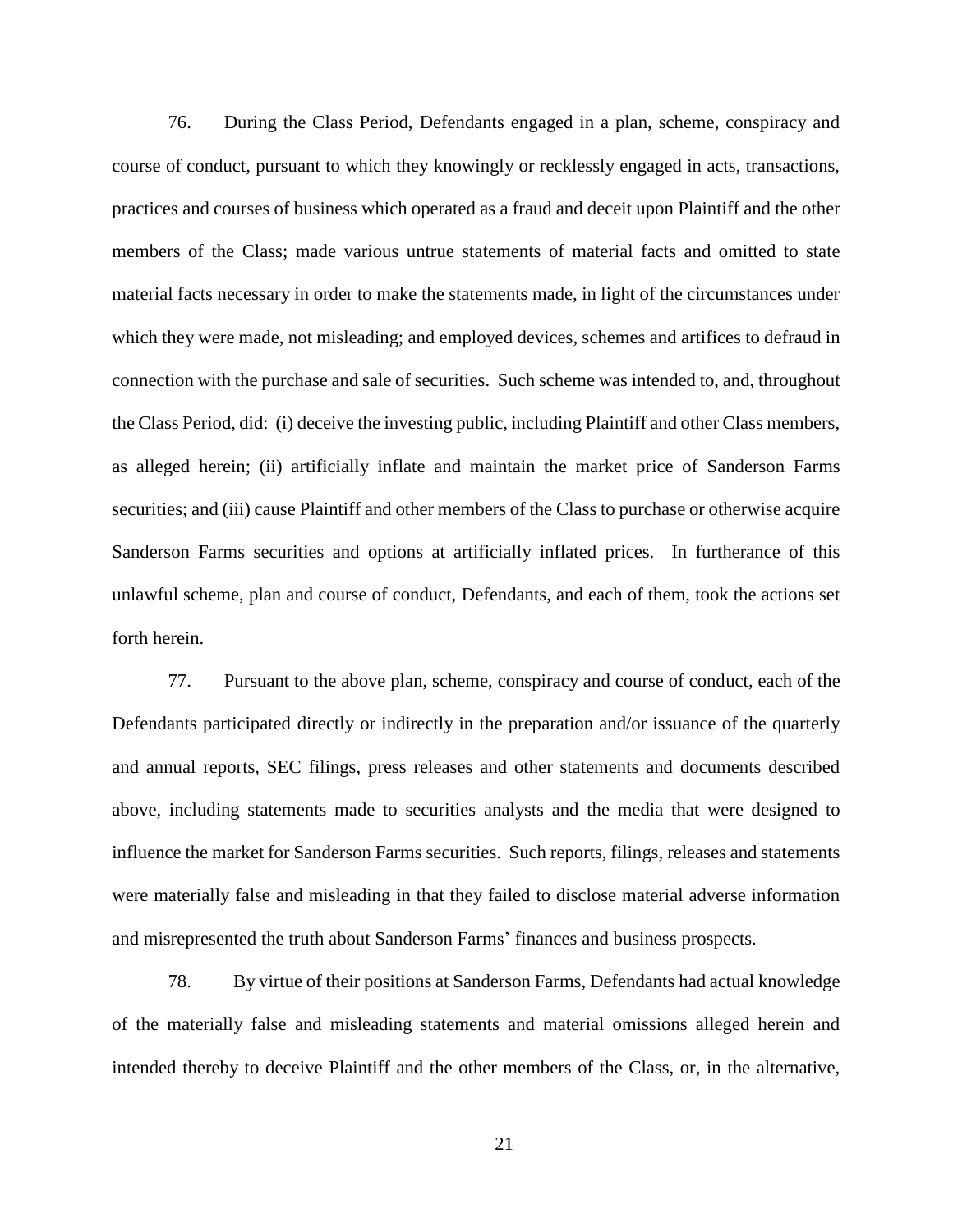Defendants acted with reckless disregard for the truth in that they failed or refused to ascertain and disclose such facts as would reveal the materially false and misleading nature of the statements made, although such facts were readily available to Defendants. Said acts and omissions of Defendants were committed willfully or with reckless disregard for the truth. In addition, each Defendant knew or recklessly disregarded that material facts were being misrepresented or omitted as described above.

79. Defendants were personally motivated to make false statements and omit material information necessary to make the statements not misleading in order to personally benefit from the sale of Sanderson Farms securities from their personal portfolios.

80. Information showing that Defendants acted knowingly or with reckless disregard for the truth is peculiarly within Defendants' knowledge and control. As the senior managers and/or directors of Sanderson Farms, the Individual Defendants had knowledge of the details of Sanderson Farms' internal affairs.

81. The Individual Defendants are liable both directly and indirectly for the wrongs complained of herein. Because of their positions of control and authority, the Individual Defendants were able to and did, directly or indirectly, control the content of the statements of Sanderson Farms. As officers and/or directors of a publicly-held company, the Individual Defendants had a duty to disseminate timely, accurate, and truthful information with respect to Sanderson Farms' businesses, operations, future financial condition and future prospects. As a result of the dissemination of the aforementioned false and misleading reports, releases and public statements, the market price of Sanderson Farms securities was artificially inflated throughout the Class Period. In ignorance of the adverse facts concerning Sanderson Farms' business and financial condition which were concealed by Defendants, Plaintiff and the other members of the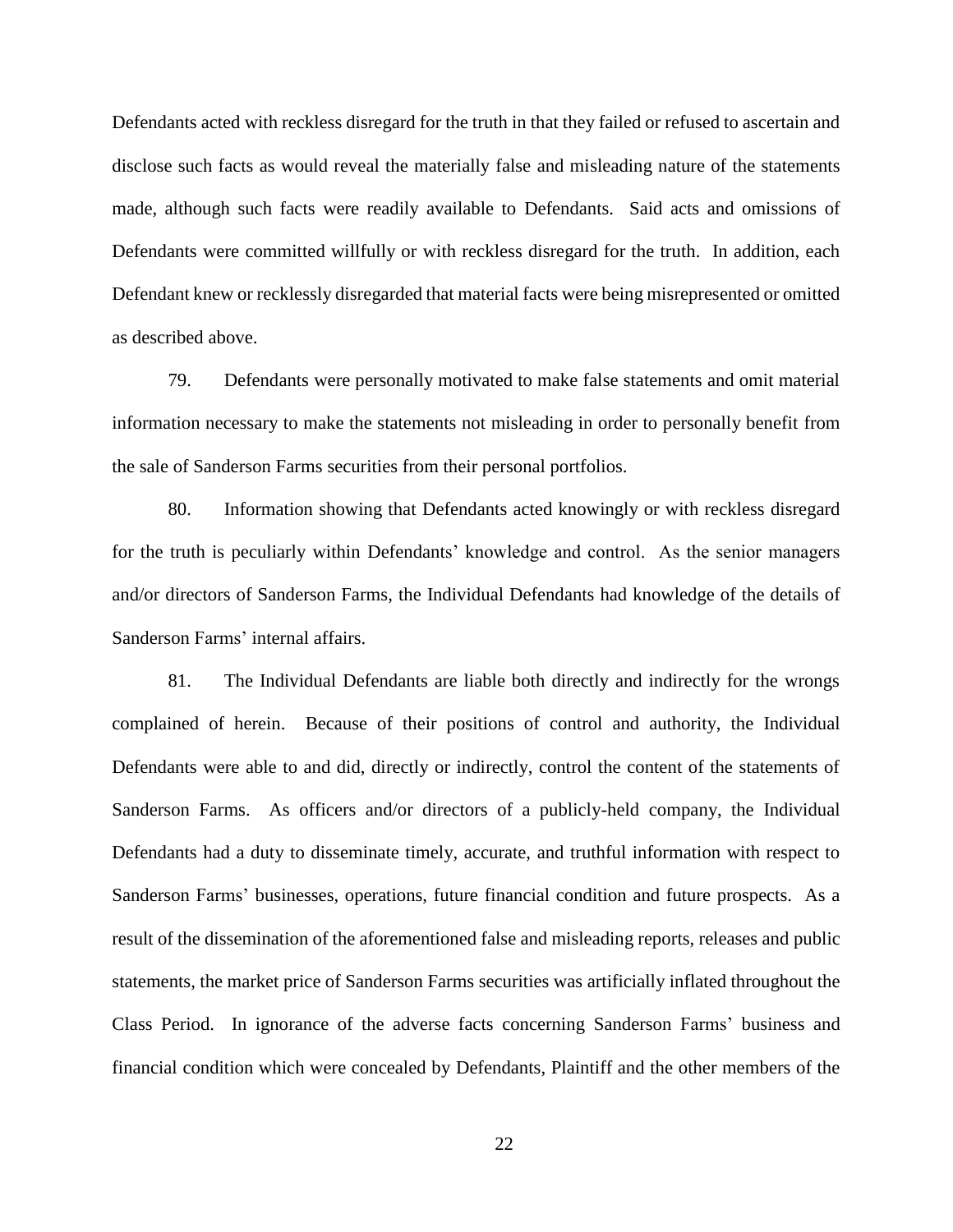Class purchased or otherwise acquired Sanderson Farms securities at artificially inflated prices and relied upon the price of the securities, the integrity of the market for the securities and/or upon statements disseminated by Defendants, and were damaged thereby.

82. During the Class Period, Sanderson Farms securities were traded on an active and efficient market. Plaintiff and the other members of the Class, relying on the materially false and misleading statements described herein, which the Defendants made, issued or caused to be disseminated, or relying upon the integrity of the market, purchased or otherwise acquired shares of Sanderson Farms securities at prices artificially inflated by Defendants' wrongful conduct. Had Plaintiff and the other members of the Class known the truth, they would not have purchased or otherwise acquired said securities, or would not have purchased or otherwise acquired them at the inflated prices that were paid. At the time of the purchases and/or acquisitions by Plaintiff and the Class, the true value of Sanderson Farms securities was substantially lower than the prices paid by Plaintiff and the other members of the Class. The market price of Sanderson Farms securities declined sharply upon public disclosure of the facts alleged herein to the injury of Plaintiff and Class members.

83. By reason of the conduct alleged herein, Defendants knowingly or recklessly, directly or indirectly, have violated Section 10(b) of the Exchange Act and Rule 10b-5 promulgated thereunder.

84. As a direct and proximate result of Defendants' wrongful conduct, Plaintiff and the other members of the Class suffered damages in connection with their respective purchases, acquisitions and sales of the Company's securities during the Class Period, upon the disclosure that the Company had been disseminating misrepresented financial statements to the investing public.

23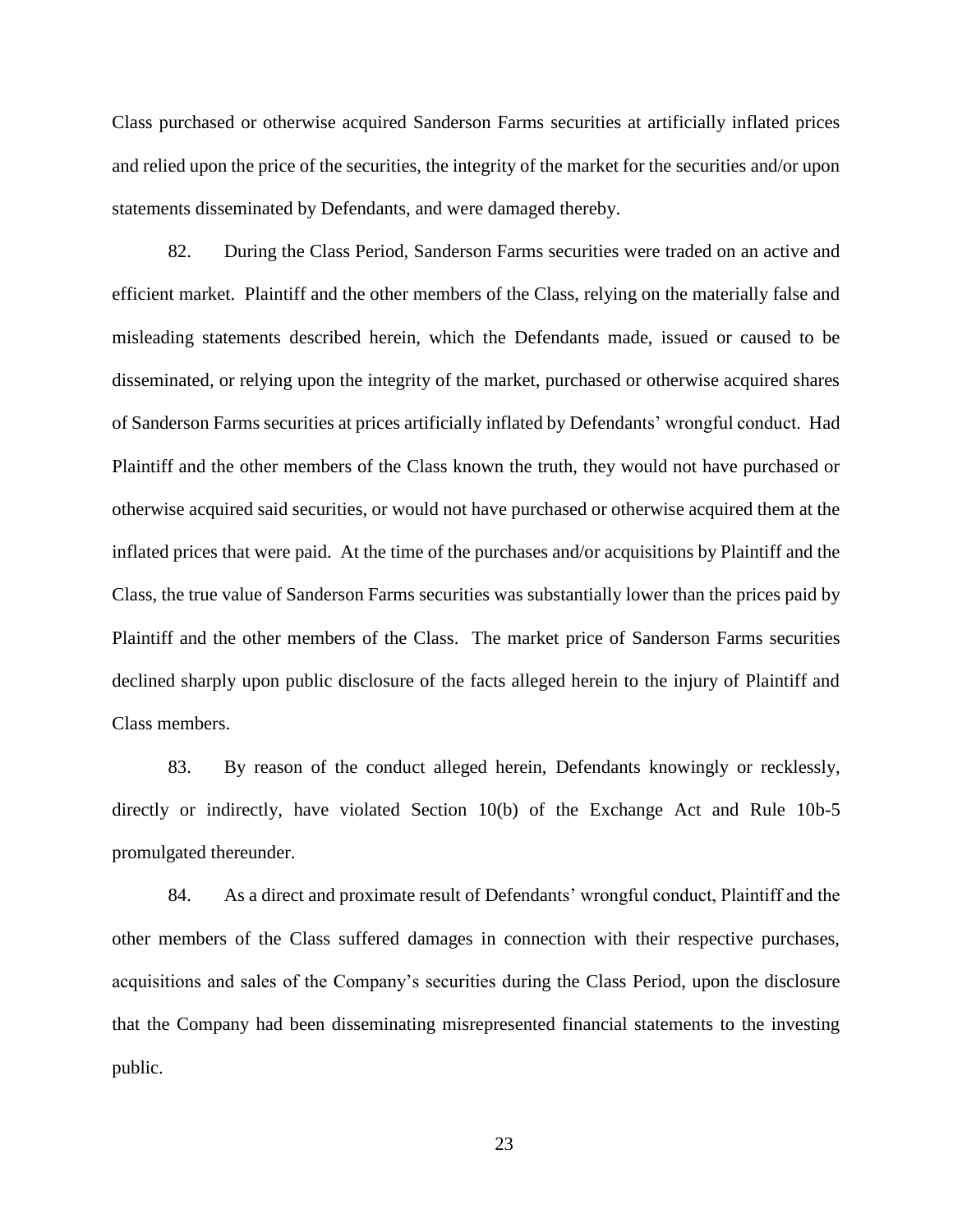## **COUNT II**

## **(Violations of Section 20(a) of the Exchange Act Against The Individual Defendants)**

85. Plaintiff repeats and realleges each and every allegation contained in the foregoing paragraphs as if fully set forth herein.

86. During the Class Period, the Individual Defendants participated in the operation and management of Sanderson Farms, and conducted and participated, directly and indirectly, in the conduct of Sanderson Farms' business affairs. Because of their senior positions, they knew the adverse non-public information about Sanderson Farms' misstatement of income and expenses and false financial statements.

87. As officers and/or directors of a publicly owned company, the Individual Defendants had a duty to disseminate accurate and truthful information with respect to Sanderson Farms' financial condition and results of operations, and to correct promptly any public statements issued by Sanderson Farms which had become materially false or misleading.

88. Because of their positions of control and authority as senior officers, the Individual Defendants were able to, and did, control the contents of the various reports, press releases and public filings which Sanderson Farms disseminated in the marketplace during the Class Period concerning Sanderson Farms' results of operations. Throughout the Class Period, the Individual Defendants exercised their power and authority to cause Sanderson Farms to engage in the wrongful acts complained of herein. The Individual Defendants therefore, were "controlling persons" of Sanderson Farms within the meaning of Section 20(a) of the Exchange Act. In this capacity, they participated in the unlawful conduct alleged which artificially inflated the market price of Sanderson Farms securities.

89. Each of the Individual Defendants, therefore, acted as a controlling person of Sanderson Farms. By reason of their senior management positions and/or being directors of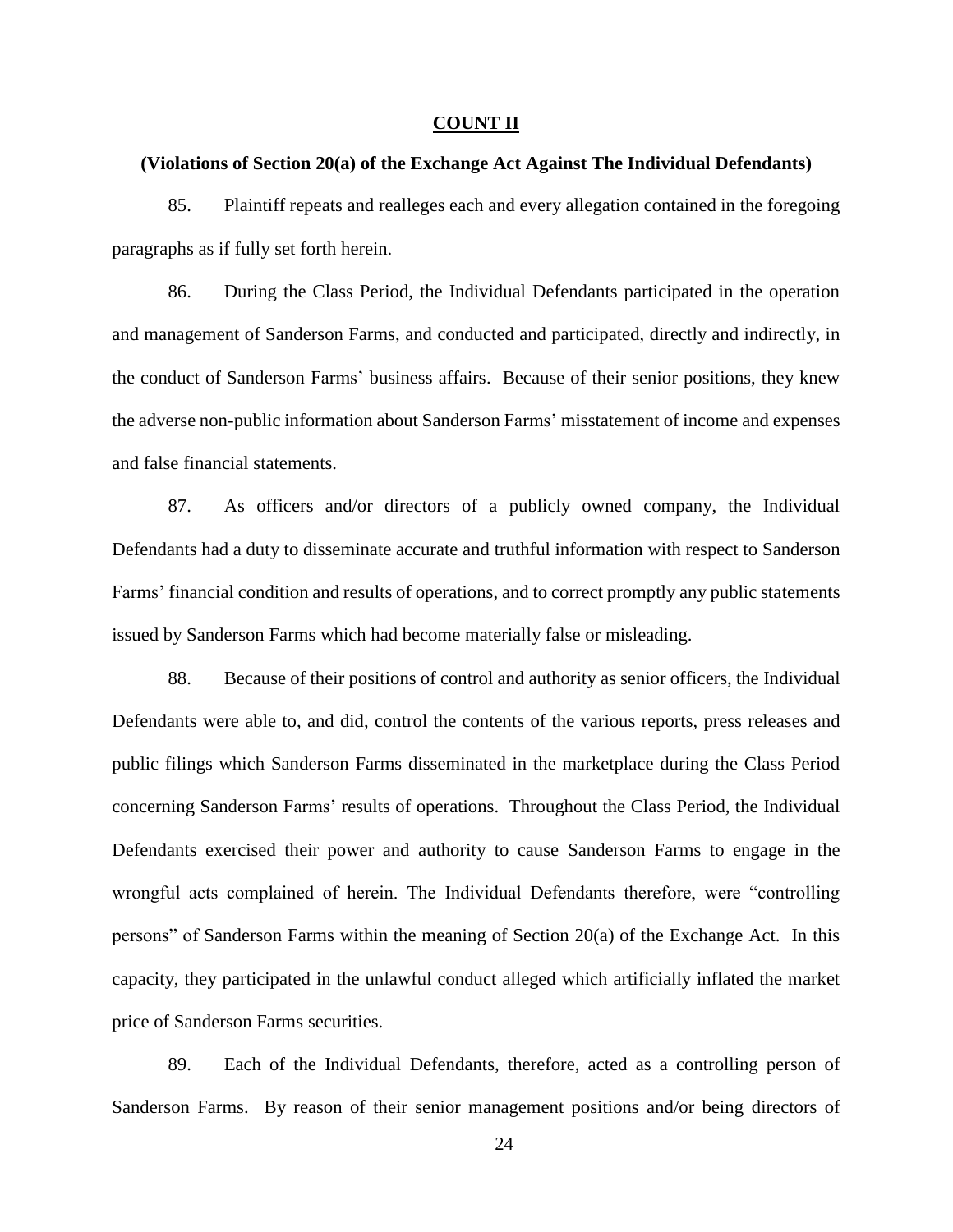Sanderson Farms, each of the Individual Defendants had the power to direct the actions of, and exercised the same to cause, Sanderson Farms to engage in the unlawful acts and conduct complained of herein. Each of the Individual Defendants exercised control over the general operations of Sanderson Farms and possessed the power to control the specific activities which comprise the primary violations about which Plaintiff and the other members of the Class complain.

90. By reason of the above conduct, the Individual Defendants are liable pursuant to Section 20(a) of the Exchange Act for the violations committed by Sanderson Farms.

## **PRAYER FOR RELIEF**

**WHEREFORE**, Plaintiff demands judgment against Defendants as follows:

A. Determining that the instant action may be maintained as a class action under Rule 23 of the Federal Rules of Civil Procedure, and certifying Plaintiff as the Class representative;

B. Requiring Defendants to pay damages sustained by Plaintiff and the Class by reason of the acts and transactions alleged herein;

C. Awarding Plaintiff and the other members of the Class prejudgment and postjudgment interest, as well as their reasonable attorneys' fees, expert fees and other costs; and

D. Awarding such other and further relief as this Court may deem just and proper.

25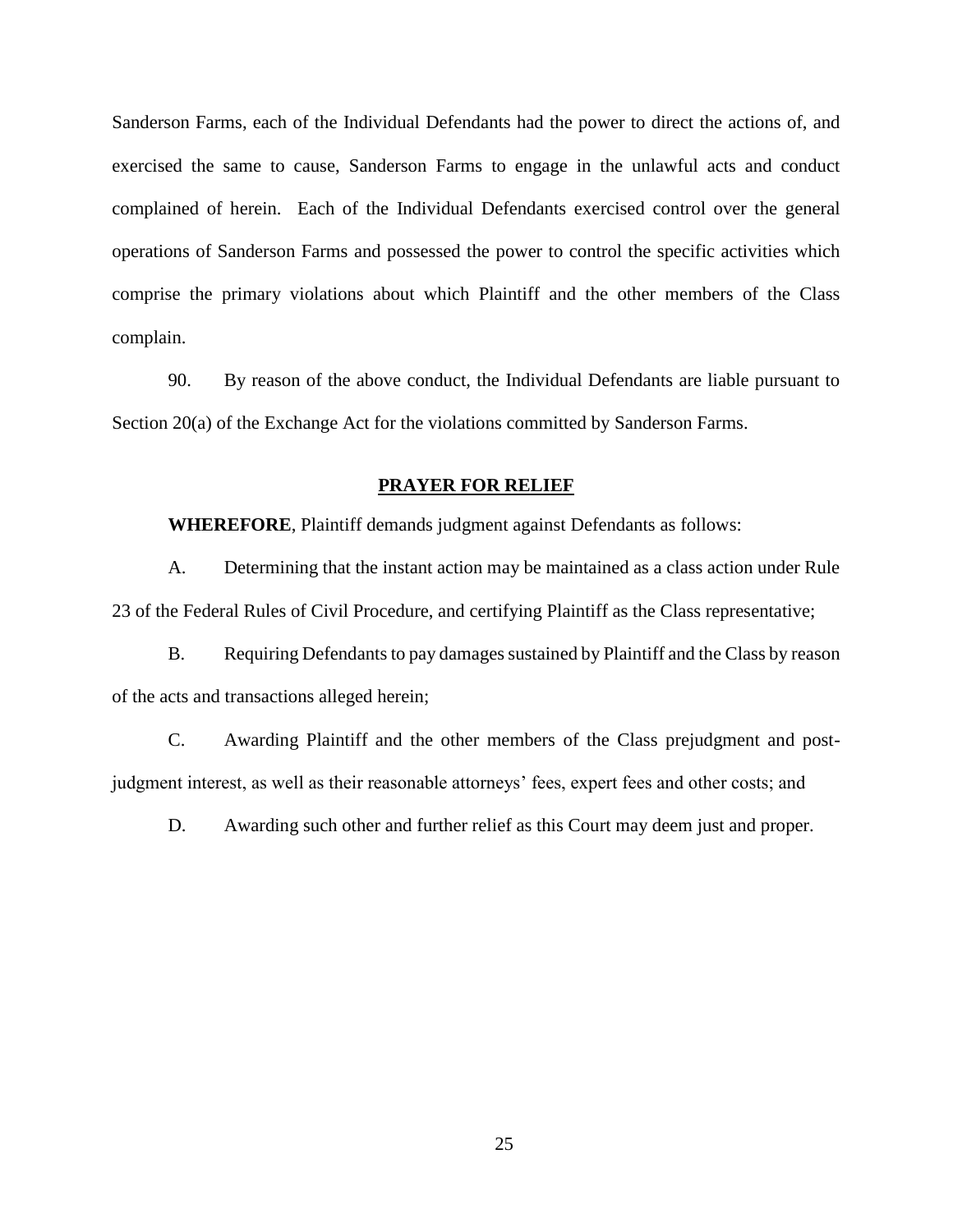## **DEMAND FOR TRIAL BY JURY**

Plaintiff hereby demands a trial by jury.

Dated: October 28, 2016

Respectfully submitted,

# **POMERANTZ LLP**

#### */s/ Jeremy A. Lieberman*

Jeremy A. Lieberman J. Alexander Hood II Marc C. Gorrie 600 Third Avenue, 20th Floor New York, New York 10016 Telephone: (212) 661-1100 Facsimile: (212) 661-8665 Email: jalieberman@pomlaw.com ahood@pomlaw.com mgorrie@pomlaw.com

## **POMERANTZ LLP**

Patrick V. Dahlstrom 10 South La Salle Street, Suite 3505 Chicago, Illinois 60603 Telephone: (312) 377-1181 Facsimile: (312) 377-1184 Email: pdahlstrom@pomlaw.com

## **GOLDBERG LAW PC**

Michael Goldberg Brian Schall 1999 Avenue of the Stars Los Angeles, California 90067 Suite 1100 Telephone: 1-800-977-7401 Fax: 1-800-536-0065 Email: michael@goldberglawpc.com brian@goldberglawpc.com

## *Attorneys for Plaintiff*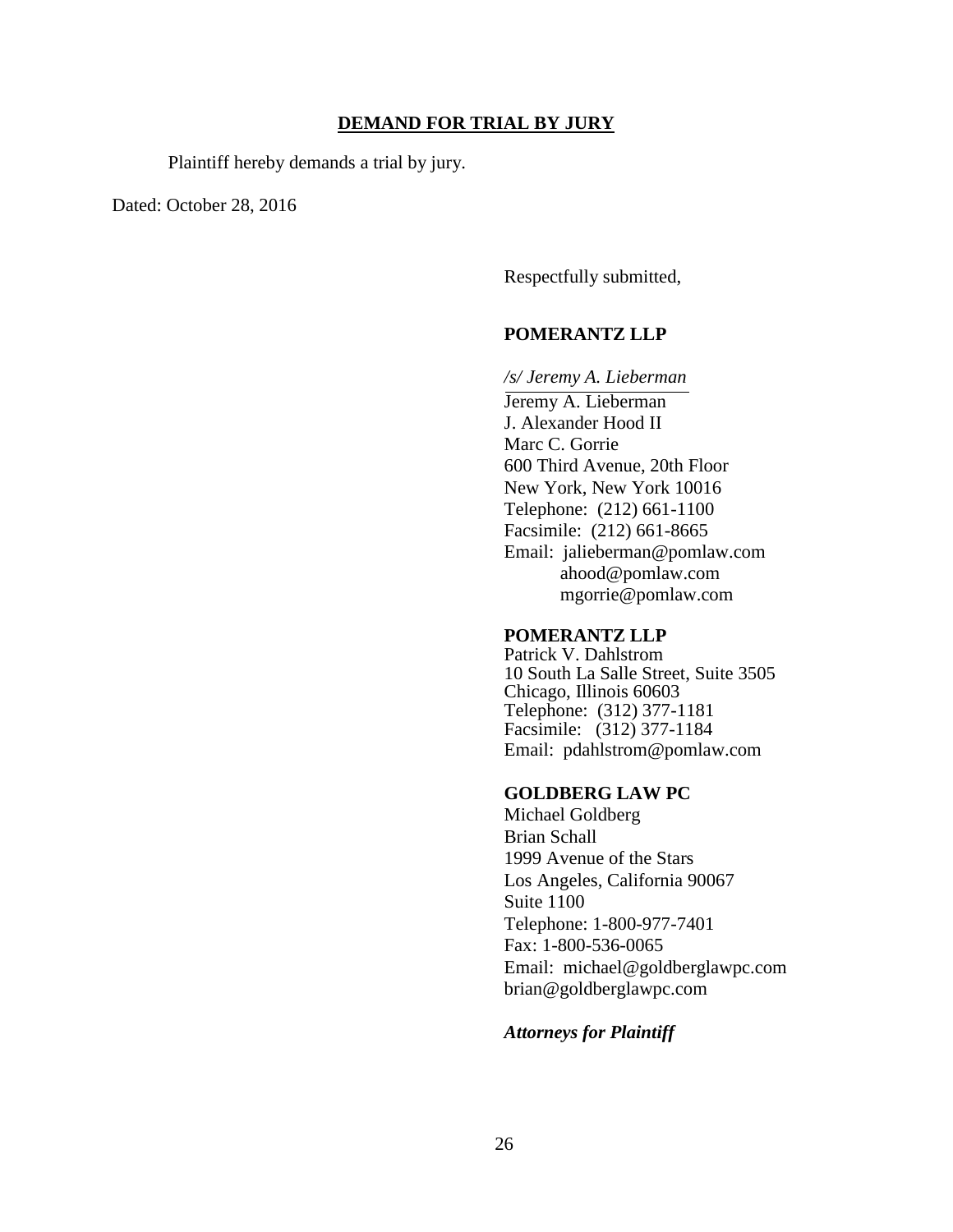# **Plaintiff's Certification**

I, Gordon Gamm, certify that:

1. Plaintiff has reviewed the complaint and authorized its filing.

2. Plaintiff did not purchase the security that is the subject of the complaint at the direction of

plaintiff's counsel or in order to participate in any private action arising under this title.

3. Plaintiff is willing to serve as a representative party on behalf of a class, including

providing testimony at deposition and trial, if necessary.

4. Plaintiff's transactions in the security that is the subject of the complaint during the

class period specified in the complaint are as follows:

I bought 2569 shares on 10/03/2016 at \$96.63 I sold 2569 shares on 10/05/2016 at \$92.71

5. Plaintiff has not sought to serve, or served, as a representative party on behalf of a class under this title during the 3-year period preceding the date on which this certification is signed, except as follows:

6. Plaintiff will not accept any payment for serving as a representative party on behalf of a class beyond the plaintiff's pro rata share of any recovery, except as ordered or approved by the court. I declare under penalty of perjury that the foregoing is true and correct.

Dated: 10/24/2016